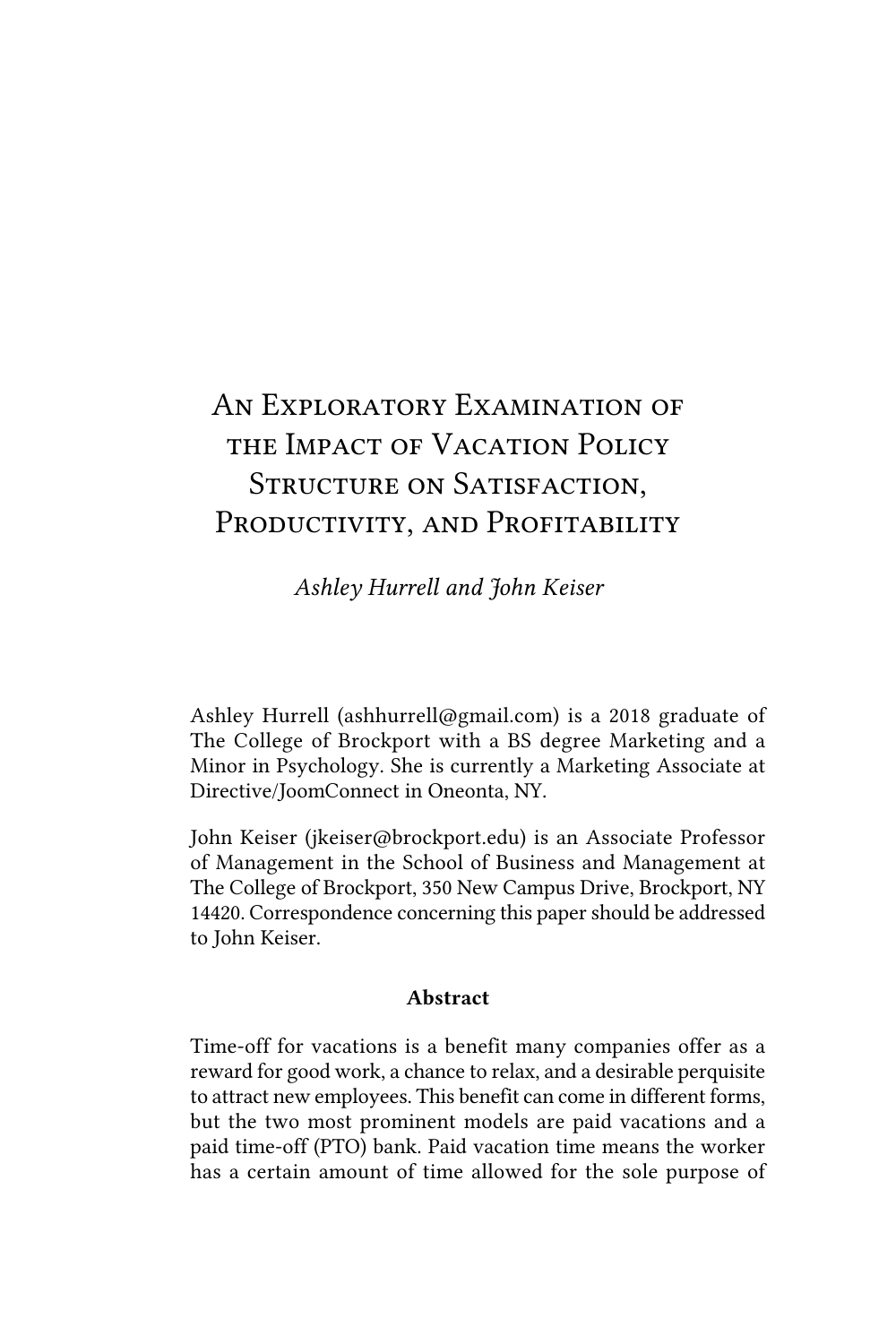taking a vacation away from the workplace. The employer usually supplements this with other forms of time-off such as sick days and/or personal days. The PTO bank is a more flexible model that allows the employee to accrue free time that they can use for any reason; vacation, sick or personal. This paper offers a review of the general benefits of time off, and an overview of the two primary policies. It then statistically compares the vacation timeoff and PTO bank models in terms of employee satisfaction of the policy, and performance at the individual and organizational levels. The paper then explores whether there is a relationship between employee satisfaction of their vacation policy and organizational performance. Results suggest that employees are equally satisfied with the two models, but performance levels vary at both the individual and organizational levels. Independent of policy type, there is a positive correlation between employee satisfaction about their employers' vacation policy and organizational performance.

Keywords: Vacation, PTO bank, Employee benefit

Data Availability: Data used in this study are available from public sources

DOI: https://dx.doi.org/10.15239/j.brcacadjb.2020.10.01.ja02

#### *Introduction*

A significant benefit for many workers is the opportunity to take timeoff from their jobs, or, in other words, take a vacation, "a cessation of work, a time when a person is not actively participating in his or her job. It is a time when a person is free to pursue other interests, and therefore a time when the work situation might lose importance compared to other domains of experience such as family and personal leisure" (Lounsbury and Hoopes, 1986 p. 393).

Organizational researchers have extensively documented the effects of taking time off from work from both the employee and employer perspectives, and have overwhelming found vacations are beneficial for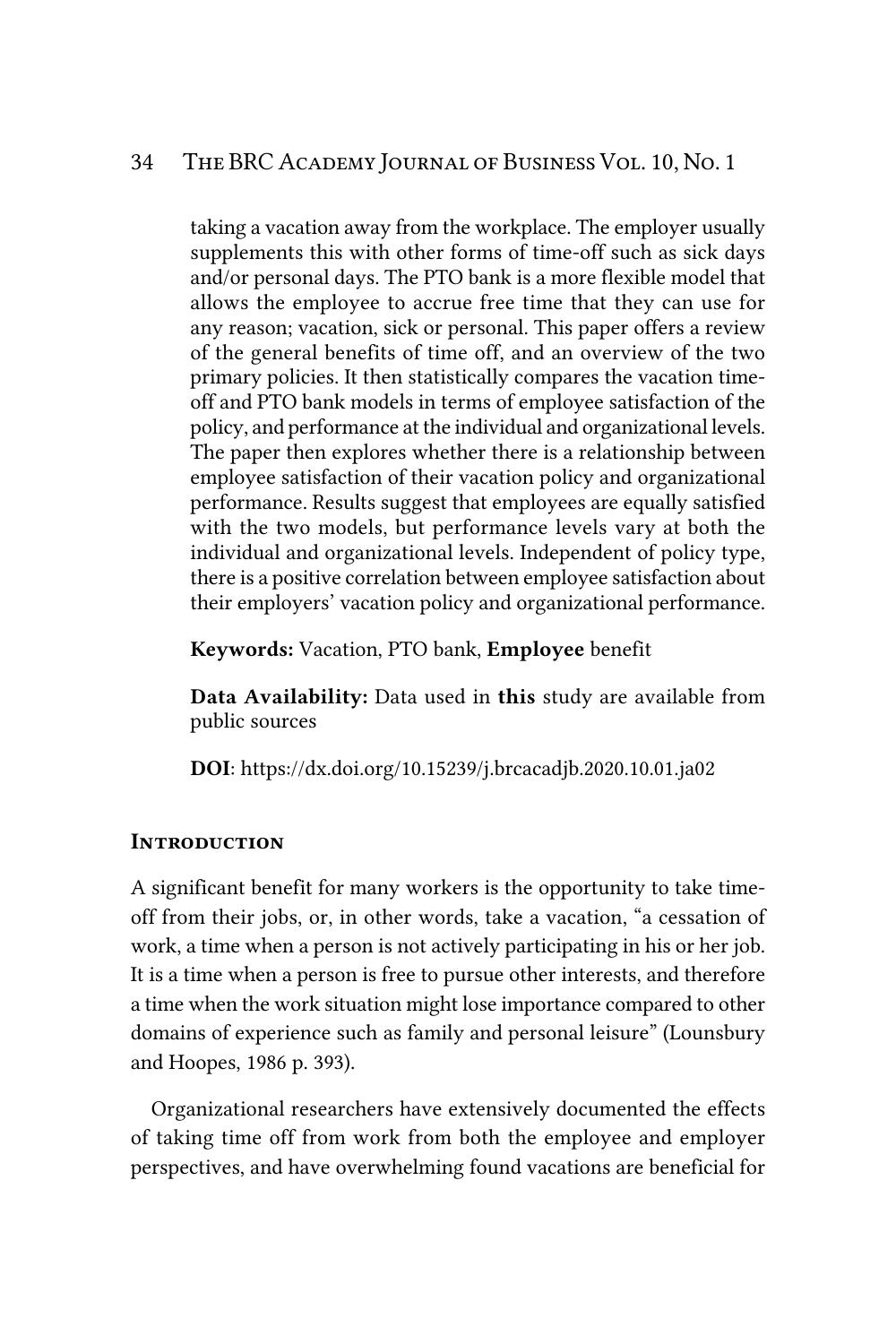## Impact of Vacation Policy Structure 35

employees and their organizations. In short, employees do better when they have the opportunity to "replenish resources" and these benefits carry over to their organizations as well (Westman & Etzion, 2001, p. 95).

A majority of companies in the United States recognizes this need and offer some sort of paid time-off policy to their employees who work full time. These paid time-off policies are typically structured in one of two ways: a traditional policy which separates reasons employees take off categorically (such as vacation or sick time), or a paid time-off (PTO) bank policy in which all paid time-off is pooled into one 'bank' of days. Regardless of its structure, having a vacation or time-off policy that employees find satisfactory is important because paid vacation is one of the most desired benefits among U.S. workers (Etzion, 2003; National Association of Colleges and Employers, 2017).

A trend in the corporate world is that companies are starting to switch from the traditional vacation policy structure to a PTO bank vacation policy structure (SHRM, 2017). PTO bank policy structures are seen as more desirable to employees due to their flexibility. Many companies prefer this approach as it tends to be easier for companies to administer and track (WorldAtWork, 2016).

To explore this switch from a traditional to a PTO bank policy structure, this paper will analyze traditional and PTO bank vacation policies of the top 100 companies listed by *Fortune* magazine in 2017 and compare policy structure satisfaction to individual productivity and organizational financial performance.

This paper compares corporations using traditional vacation policies to those using PTO bank policies to research whether there are advantages of one over the other. More specifically the analyses will make the following comparisons: employee satisfaction of vacation policy; individual employee productivity; and organizational financial performance. The paper will also explore whether there are correlations among the previous three variables (satisfaction with vacation policy, individual productivity, and organizational profitability).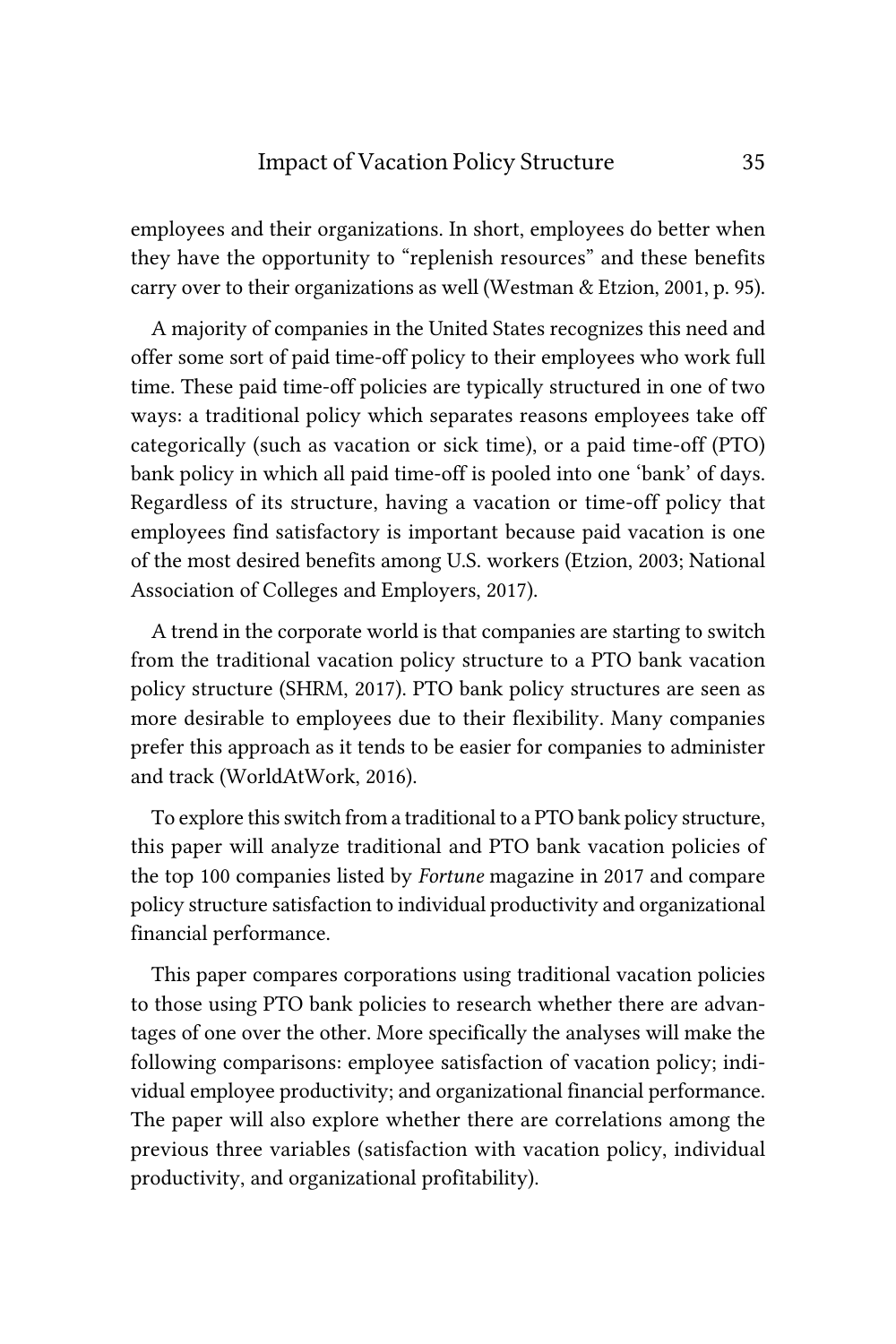In presenting the research, this paper contains five sections. The first presents a literature review including synopses of vacation/time-off policies, vacation practices in the United States and elsewhere, and an overview of organizational research pertaining to vacations. Second, is the presentation of the exploratory research questions regarding the comparisons of firms using traditional vacation plans to those using PTO bank plans. Research data and methodologies, followed by results make up sections three and four. A discussion containing limitations and future considerations concludes the paper.

### *Literature Review*

## Vacation Policies

Industrialized countries around the world recognize the importance of vacation time for their employees. Companies in the European Union must give their employees at least 20 days of paid vacation, and some countries in the Union go above and beyond this requirement. Denmark, Austria, and Belgium pay their employees an additional rate on top of the employee's normal salary to encourage their employees to travel and stimulate the world economy (Achor, 2014). On the surface, these generous practices seem financially counterproductive. Yet, there is little support vacations hurt a company's bottom line. At the international level there is a positive correlation between vacation generosity and a country's economic prosperity. Within the member countries of the Organization for Economic Co-operation and Development (OECD), the top three performing economies in 2013 were Luxemburg, which mandates at least 35 days of paid time-off, Norway, which mandates at least 29 days off, and Switzerland, which mandates at least 28 days off (Dickey, 2015). All three of these economies outperformed the United States, the only industrialized country not requiring employers to provide any paid time-off to their employees (Fottrell, 2016; Maye, 2019). Under the Fair Labor Standards Act of 1938, American companies are under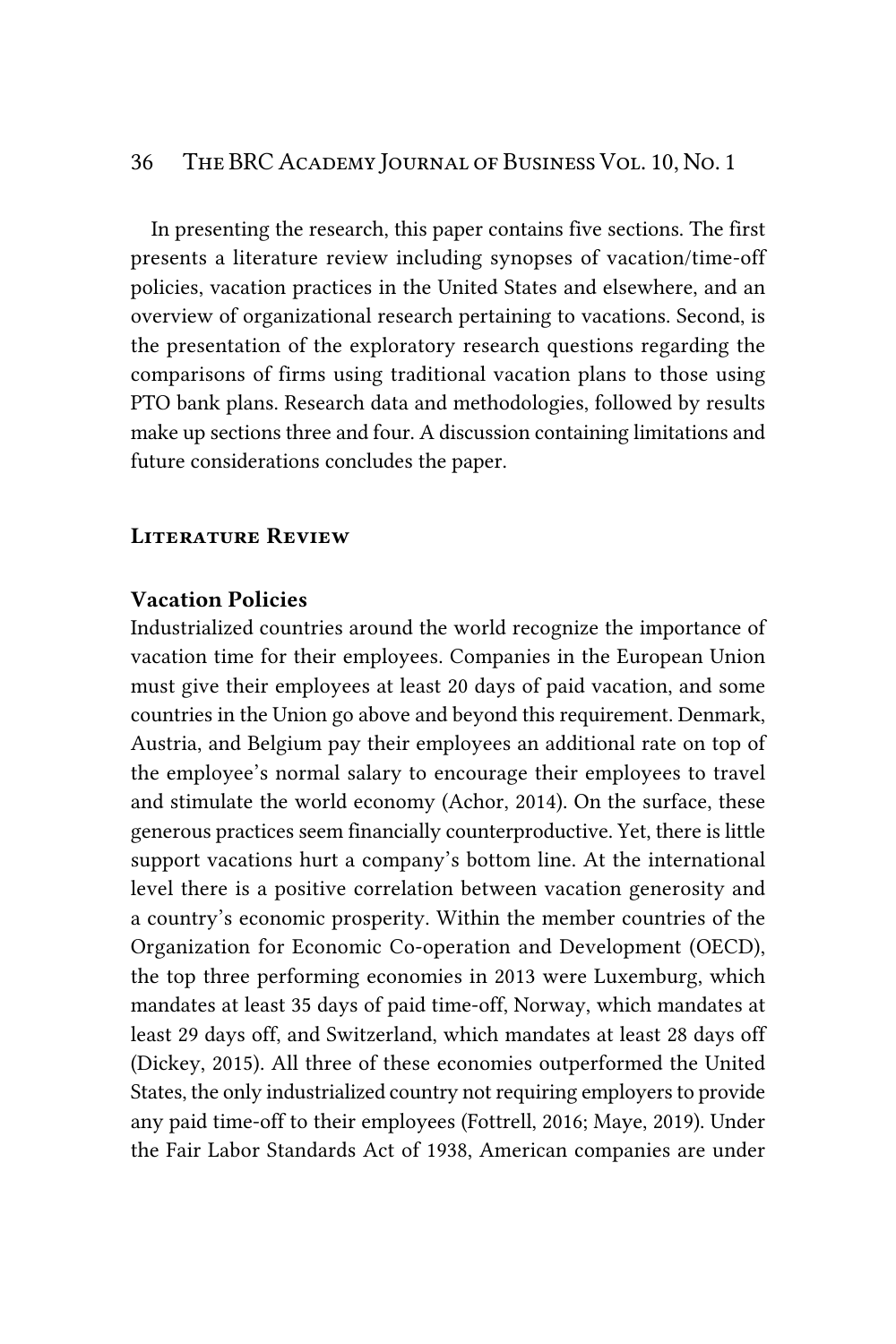no obligation to offer paid time-off or vacation time to their employees (U.S. Department of Labor).

Interestingly, over a century ago there was some support from at least one prominent politician for mandatory paid vacation. In 1910, *The New York Times* reported that President Taft believed that all workers should be entitled to three months paid vacation since "ten days or two weeks is insufficient." ("How Long," 1910). Obviously, his suggestion never came to fruition.

Despite no mandate for paid time-off at either the federal or state level, most companies in the United States recognize that employees need time off. A large majority (91%) of employees in the United States who work full time receive at least some paid time-off, with companies offering an average between 10 and 22 vacation days, and 7 to 11 sick days (Fottrell, 2016; WorldAtWork, 2016). These policies can vary in many different areas such as whether days are accrued or static, how many/which days are paid, whether employees can earn additional paid time-off by volunteering, 'use it or lose it' structures, vacation day donations, and whether employees can cash in their unused vacation days (WorldAtWork, 2016).

Companies in the United States tend to structure their vacation policies in one of two ways: a traditional leave system or a PTO bank. A limited number of companies have also experimented with other policy structures to attract new employees and act as a retention tool for current employees.

# Traditional Leave Policies

A traditional leave system is a policy structure that allocates employee time-off into separate categories. Possible categories a company may identify in their policy guidelines include vacation time, sick days, personal days, and holidays (WorldAtWork, 2016). The number of companies offering traditional leave systems has been decreasing in recent years as companies are choosing to switch to a PTO bank system. However, companies in the manufacturing industry as well as larger companies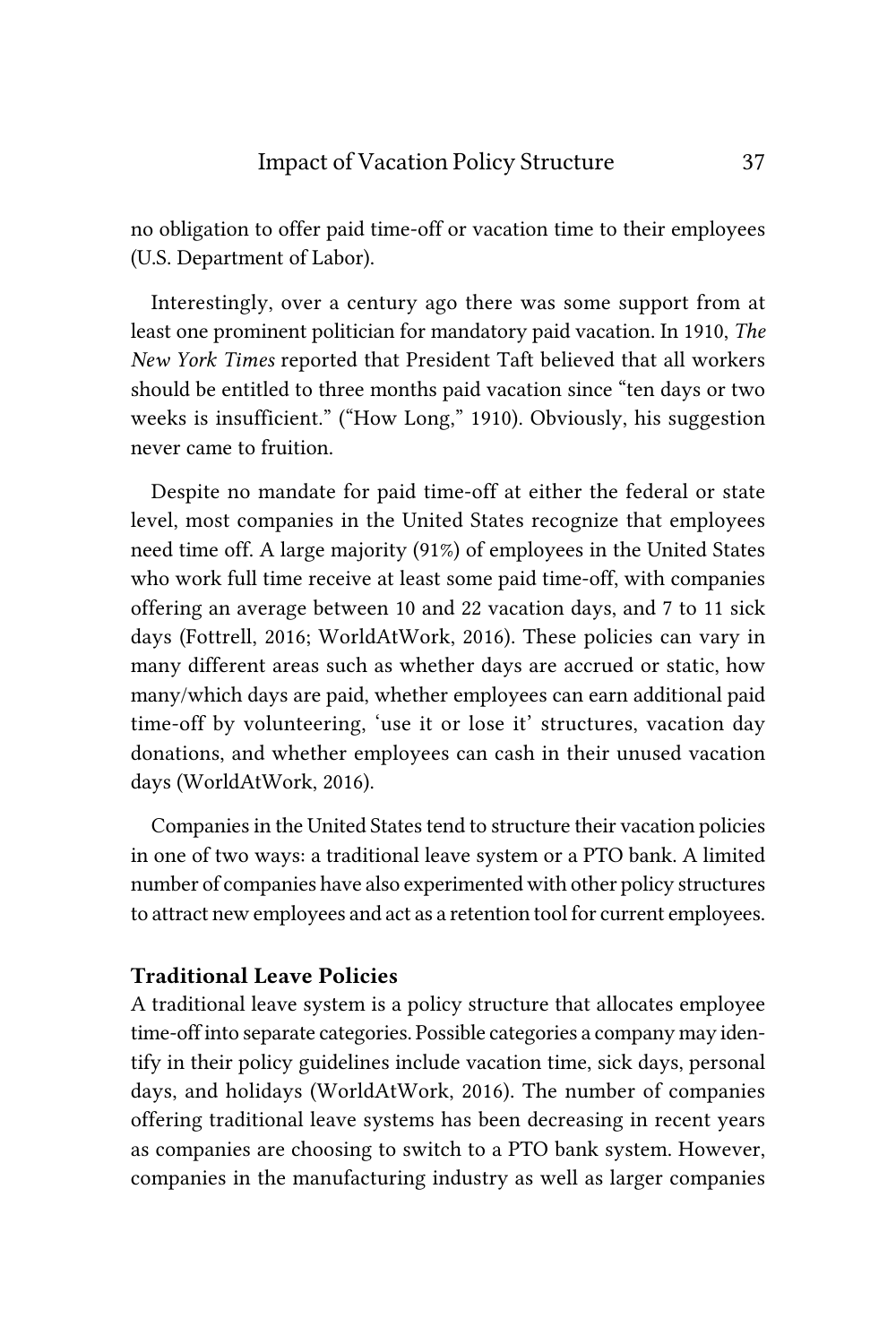with many employees are more likely to continue offering traditional vacation policies (WorldAtWork, 2016).

Despite the growing favorability of PTO banks, there are both benefits and drawbacks of the traditional policy. Companies that use a traditional policy tend to report a lower turnover rate, with 65% of companies with a traditional leave system reporting a turnover rate between 0–5%, compared to only 35% of PTO bank companies with such low turnover rates (WorldAtWork, 2016). This type of system also allows companies more control in the stipulations they set for employees taking paid leave, which may be favorable for managers, but less so for employees. For example, a study conducted by the International Foundation of Employee Benefit Plans on the state of paid leave showcased the limitations some companies in the United States put on paid sick leave: plans may choose not to cover things like medical appointments or care of a sick child forcing employees to choose to either use their vacation days or take unpaid time-off (IFEBP, 2017). Or, plans may choose not to pay for a certain category of time off. According to a survey conducted by CBG Benefits in 2015, 22% of employers with a traditional policy structure do not offer their employees paid sick time. A traditional leave policy is therefore not as attractive to potential employees, putting companies with this structure at a disadvantage in terms of recruitment. It can also be more costly due to higher administrative costs needed to track days used in different categories. Some companies consider switching to a PTO bank vacation policy structure to mitigate the downfalls of traditionally structured vacation policies, but find switching is too complicated and expensive (WorldAtWork, 2016).

# PTO Bank Policies

A paid time-off bank (PTO bank) policy is a system that creates a 'bank' of days that employees can use to take off for any reason including, but not limited to, vacation, sick days, appointments, childcare, and personal days (Warford, 2014). This policy structure is more commonly used in the healthcare & social assistance industries. In one survey, nearly 80%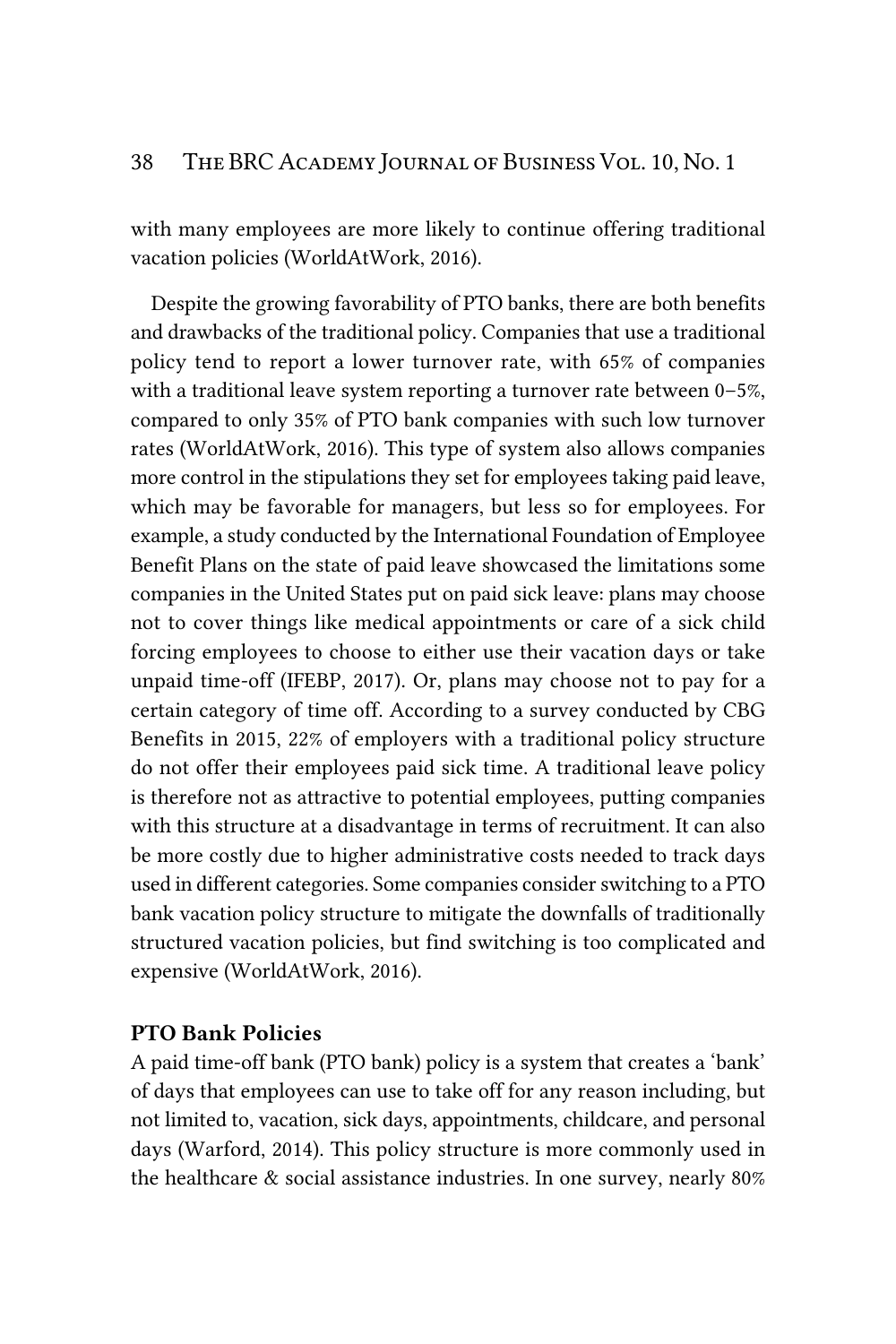of companies using the PTO bank policy were from those industries (WorldAtWork, 2016).

Proponents of this policy structure argue that this type of policy is better for a company due to the many benefits a PTO bank vacation policy has for the employee. Yet, on average, companies that use a PTO bank policy structure offer fewer days off than the combination of days that exists for companies using traditional policies, typically between 8 and 22 days compared to the combined amount of between 13 and 26 days on average for traditional policies (WorldAtWork, 2016, p. 7). However, PTO bank policies are typically more attractive to employees due to the larger 'lump sum' seen due to there being only one category for allotted days off. This allows companies that cannot afford to put as much money toward employee benefits to remain competitive with companies offering traditional plans due to the perceived generosity and flexibility. Because of this, companies with PTO bank vacation policy structures are able to market their policy as a key employee benefit when trying to attract new hires (WorldAtWork, 2016). There is also monetary savings for companies in terms of administrative costs: PTO bank vacation policies cost less and are easier to administer due to the simplicity of a single pool of time-off (WorldAtWork, 2016, p. 7). Of the companies that have switched, over 40 percent believe that a PTO bank vacation policy structure reduced absenteeism when first implemented (WorldAtWork).

However, this type of system also has its drawbacks. If these days off are not accrued over time instead of credited all at once, problems may occur. Employees may choose to use all their time-off in the beginning of the year. When this happens, they have no safety net if they need to take time off later in the year due to an emergency or illness because all of their paid time-off is in one category. The problem of this is magnified because many employees see PTO as vacation time versus time-off that must be used for illness. Because of this, employees may choose to come into work when they are sick because they do not want to lose any of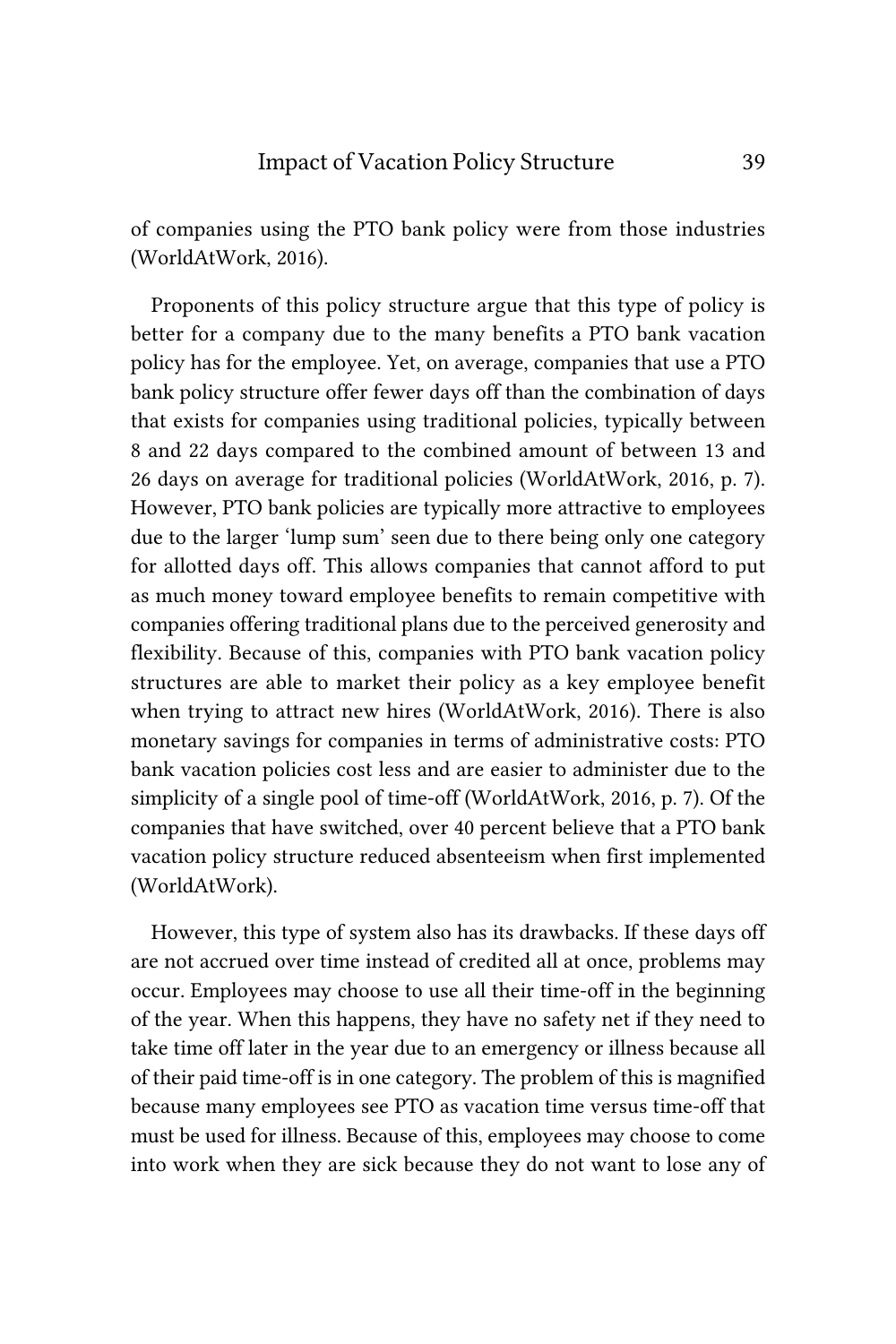what they perceive as time allotted for vacation. This may lead to sick individuals coming to work and spreading their illness to other workers. In addition, when an individual leaves an organization, that company typically pays that individual for their unused vacation days. In some states, payout for unused vacation days is required by law, while payout for unused sick days is not. Because PTO banks combine all allotted timeoff into one category, an employer would have to pay for all unused days off, creating a larger financial burden for that company when employees leave (Warford, 2014, p. 29).

PTO bank policies can cause resentment among employees in the workplace. When comparing new employees to employees who have been with the company for an extended period of time, new employees typically accrue PTO at a faster rate. In addition, resentment may occur because some individuals have more obligations outside of work, and need to use their time-off for those obligations. For example, an employee who needs to frequently take time-off to care for an elderly parent may grow to resent the employees who are able to use a majority of their time-off for recreational activities (Warford, 2014, p. 48).

An interesting option that is easier in a PTO bank vacation policy is the ability to transfer unused time off from one worker to another. A worker who chooses not to use all their accrued time-off can donate or share it with other workers who have used up their reservoirs of time. This is especially helpful for workers who face unanticipated contingences and would be unable to take paid time-off (Martin & Adkins, 2013).

#### Other Policy Types

Because of the drawbacks of both traditional and PTO bank vacation policy structures,

companies have recently begun experimenting with alternative vacation policy structures. A unique policy structure helps a company stand out from other companies and can be a great recruitment tool if the policy is attractive enough. One such structure generating buzz is 'unlimited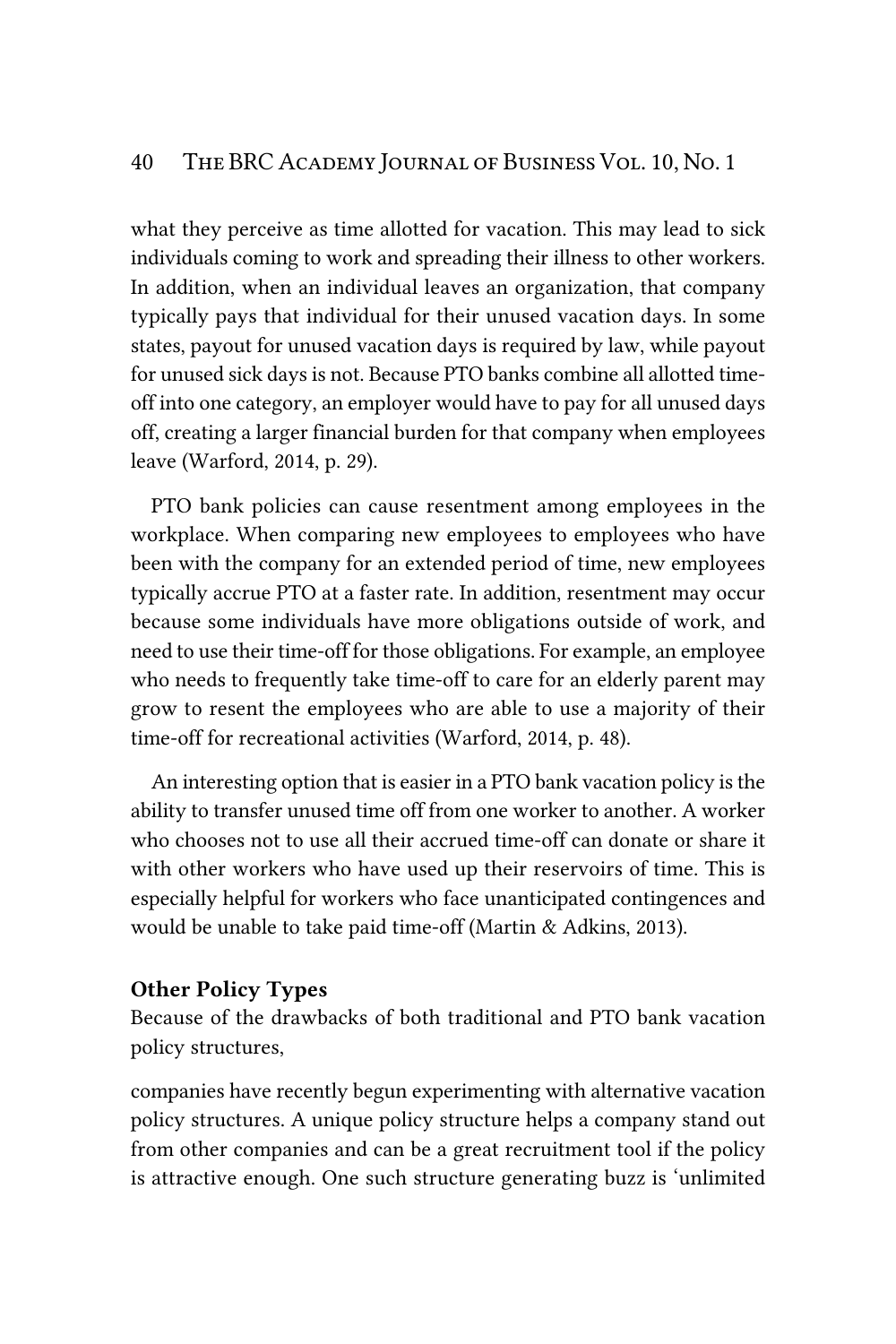### Impact of Vacation Policy Structure 41

vacation.' This type of policy removes the maximum number of days that employees can take off. In other words, employees can take as much time-off as they want; as long as they are able to adequately perform the requirements of their jobs. This policy is rare; less than one percent of companies offer unlimited vacations, and those that do are frequently in the tech industries (Dickey, 2015). Organizations may choose to have a policy structure like this for a variety of reasons.

One of the most cited reasons is that it aligns with the company culture (WorldAtWork, 2016). According to the Wharton School of the University of Pennsylvania (2017), under the "right conditions," an unlimited vacation policy has been found to lead to a direct increase in employee worklife balance, further leading to an increase in job satisfaction. However, without the right company culture, active employee engagement, and supervisor training, unlimited vacation may have its problems. Another reason for unlimited vacation is the ability to recruit workers, especially experienced workers who have already earned significant vacation time at prior employers (Ain, 2017). Companies such as Netflix , Evernote, and Kronos have been successful in implementing policies like this.

However, other companies have run into problems. Without a minimum number of days worked into a company's individual vacation policy, employees have no benchmark. This leads to employees taking fewer days off than they would have previously. The company Kickstarter ended its unlimited vacation policy in 2015 for this very reason (Christensen, 2015). In a more extreme case, employees at Tribune Publishing threatened to sue the company over the monetary value of their accumulated PTO because they felt their vacation days were being taken away from them (Chew, 2016).

Other companies have added unique features to their plans. Instead of removing the maximum number of days, some companies will instead set a minimum. This creates a benchmark for employees and ensures that they are taking at least some time-off (Chew, 2016). To encourage employees taking time-off, other companies have created incentives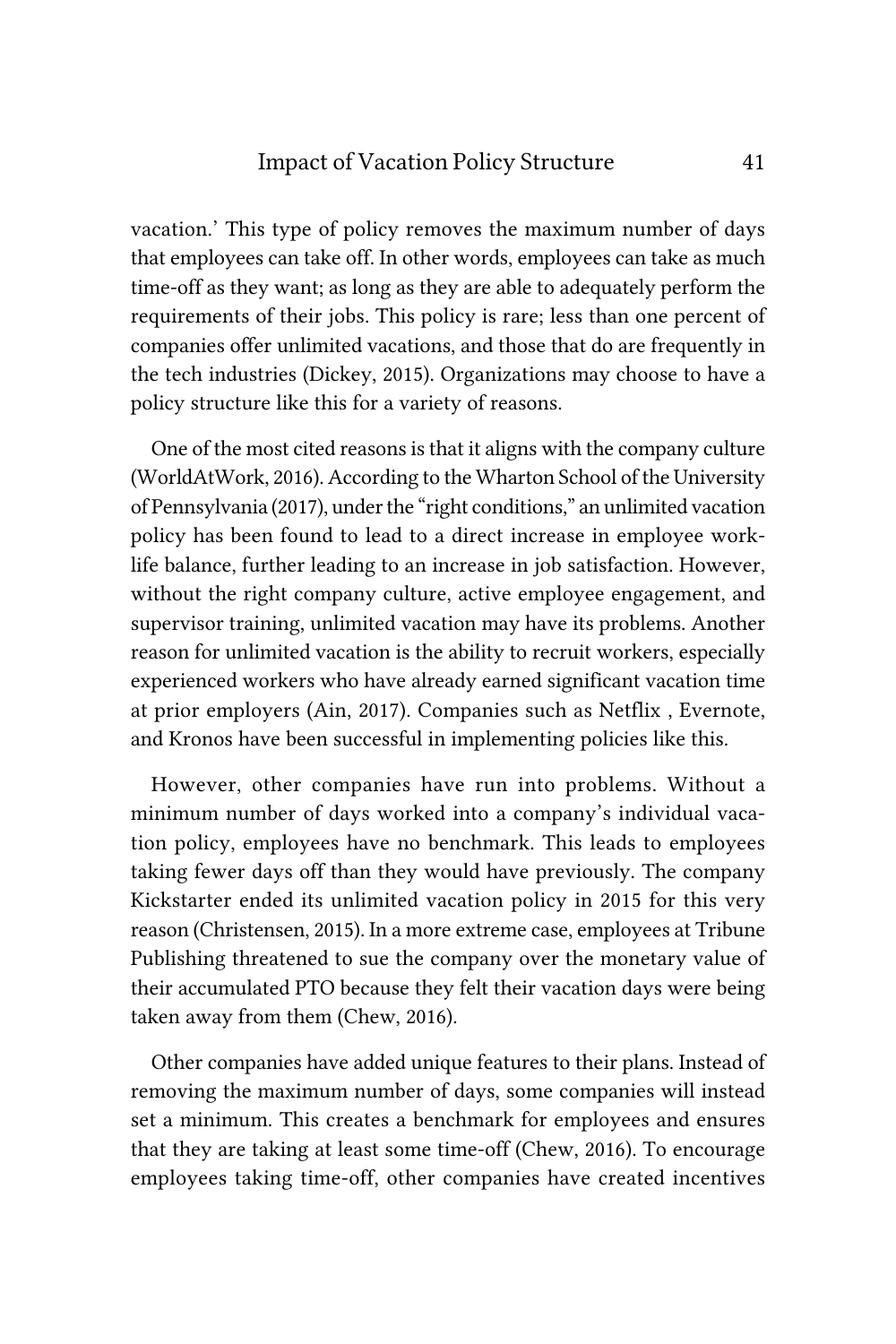encouraging employees to use their vacation time. In 2014, the U.S. Travel Association gave its employees an extra \$500 if they used all of their allotted vacation days. This led to 91% of their employees using all of their time-off. Other companies encourage employees to take time-off and completely disconnect using various financial incentives. The investment services company, The Motley Fool, selects workers at random each month and offers those workers two weeks of paid time-off and a \$1,000 stipend. Employees only get the time-off and stipend if they take their vacation that month and completely disconnect from work during that period. The company FullContact also encourages employees to take time-off with a financial incentive. Employees can request time-off and, if approved, they can receive a \$7,500 bonus before they leave. Employees can only receive that bonus if they agree to completely disconnect from their work (Dickey, 2015).

## Benefits of Taking Vacations and Time-off

The benefits an employee receives for taking time-off have been well documented. Employees who take little-to-no time-off work are more likely to have a variety of health-related issues. Health issues such as high blood pressure and high cholesterol have been tied to job stressors, as well as mental health issues such as anxiety and depression. In addition, when dealing with job-related stress, employees are also more likely to develop physical ailments such as a cold or flu (Westman & Etzion, 2001). However, when employees are able to take an ample amount of time-off, they have a much better work-life balance leading to improved personal relationships, increased job satisfaction, and increased energy and creativity. (Etzion, 2001; de Bloom et al., 2011; de Bloom et al., 2014).

It is arguably even more beneficial to the company to allow its employees to take time-off work. Many of the benefits that an employee receives when they take time-off carry over to the employer. An employee with fewer health-related issues costs the company significantly less due to lower employer healthcare costs and worker compensation claims (Etzion, 2003). Other issues such as an employee's lack of sleep and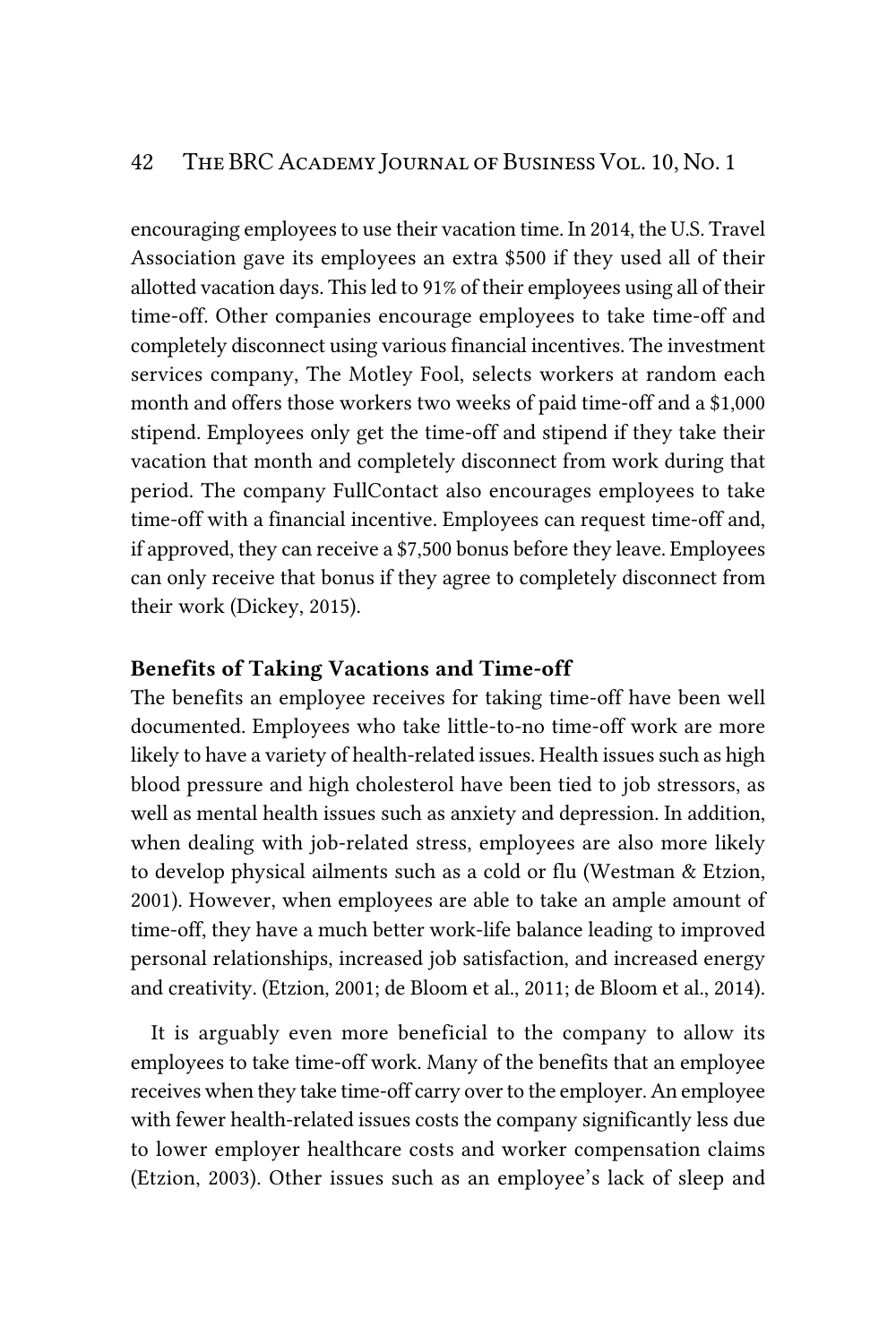health issues that lead to unplanned absenteeism result in a loss of a company's overall productivity. Individual productivity specifically has been found to be lower in the United States compared to countries that are known for their generous vacation policies (Zengar & Folkman, 2015). An employee's increased job satisfaction that results from a better worklife balance also extends to benefits for the workplace. These employees are able to generate more creative ideas, and their positive attitudes improve workplace morale (Etzion, 2003; de Bloomo e al., 2014).

One of the greatest benefits of employees taking time-off work is decreased job burnout. Burnout is defined as a psychological strain that occurs when an individual is faced with continuous stressors. It becomes more and more difficult for an individual to cope with these stressors as time goes on, which leads to a point of "physical, emotional, and mental exhaustion" (Etzion, 2003, p. 215). Burnout does not just affect individuals; it also affects the entire workplace with deteriorating performance and negative attitudes towards others as well as themselves (Westman & Etzion, 2001, p. 95). There are documented correlations between increased employee burnout and other workplace factors, including increased absenteeism, accidents, increased turnover, increased intentions to quit, and decreased job performance (Brewer & Shapard, 2004). In addition, environmental factors such as work overload, the work environment itself, supervisory support, role conflict, role ambiguity, have been found to be linked with burnout, with work overload being the most significant predictor (Brewer & Shapard, 2004). Westman and Eden (1997) found vacations have a positive effect on an employee's stress and burnout levels, although the results tend to be short term. Other studies reinforce this. Kühnel and Sonnentag (2011) reported that teachers' levels of work engagement increased, and feelings of burnout decreased after vacation. However, within a month burnout and engagement had returned to normal levels. Thus, the frequency of vacations is a factor worth considering when battling worker burnout.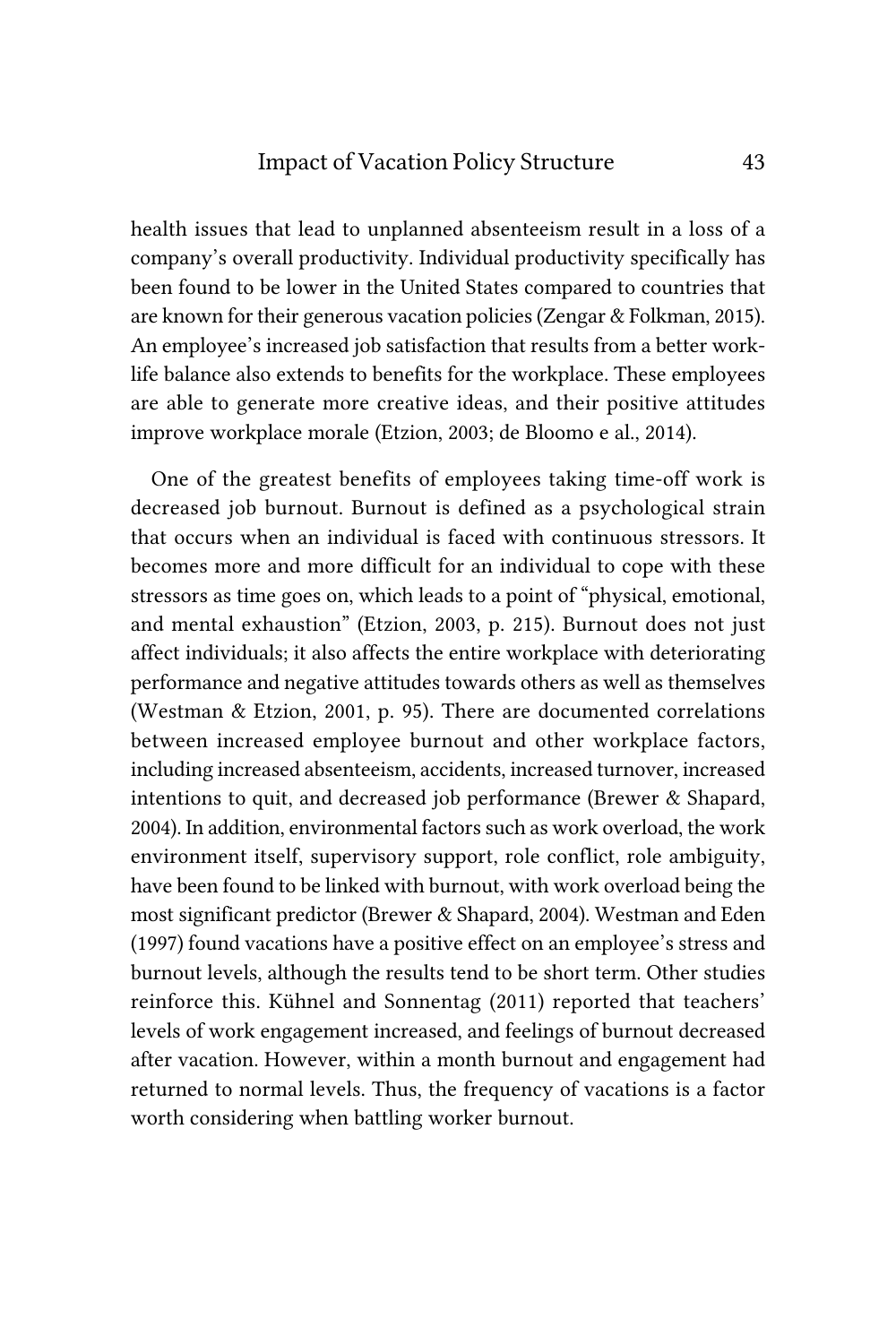An indirect workplace advantage to vacations, in addition to the physical and emotional benefits to the individual, is that vacations are good for families. Spending extra time together in different settings improves family experiences and dynamics (Rugh, 2008), thus favorability affecting the work-life balance of the vacationer.

Another benefit of vacations for the employer is decreased costs. Employees not taking all of their allotted time-off, creates many hidden costs for a company. According to Project Time-off's "Hidden Costs of Unused Leave" report, vacation liability, which includes all employeerelated expenses to do with vacation, is estimated to cost businesses an average of \$1,898 per employee. This is only an average; depending on the company, these costs can reach as high as a staggering \$12,000 per employee (Gillett, 2015). Costs related to employees experiencing burnout are significant. According to estimates by Gallup, employees experiencing burnout cost the United States economy somewhere between \$450 to \$550 billion dollars a year from decreased productivity (Sorenson & Garman, 2013).

Emotionally and physiologically, the only reported shortcoming to taking a vacation is a tendency to gain weight. Ironically, this happens despite a trend toward more physically active vacations. Fortunately any weight gains tend to be temporary, and perceived stress and bloodpressure tend to decline after vacations of one to three weeks (Cooper & Tokar, 2016).

Other than short-term weight gain, the research strongly supports the benefits of taking vacations. That's not to say, vacations are beneficial for all people all the time. Bad vacation experiences and added stress are two of the reasons Jessica de Bloom and her colleagues (2011) cite for individuals experiencing declines in health and wellness measures. Nevertheless, those who suffered were a fairly small subset (17%) of their total sample, and one can safely generalize that the benefits of vacation outweigh the costs for both the employer and the employee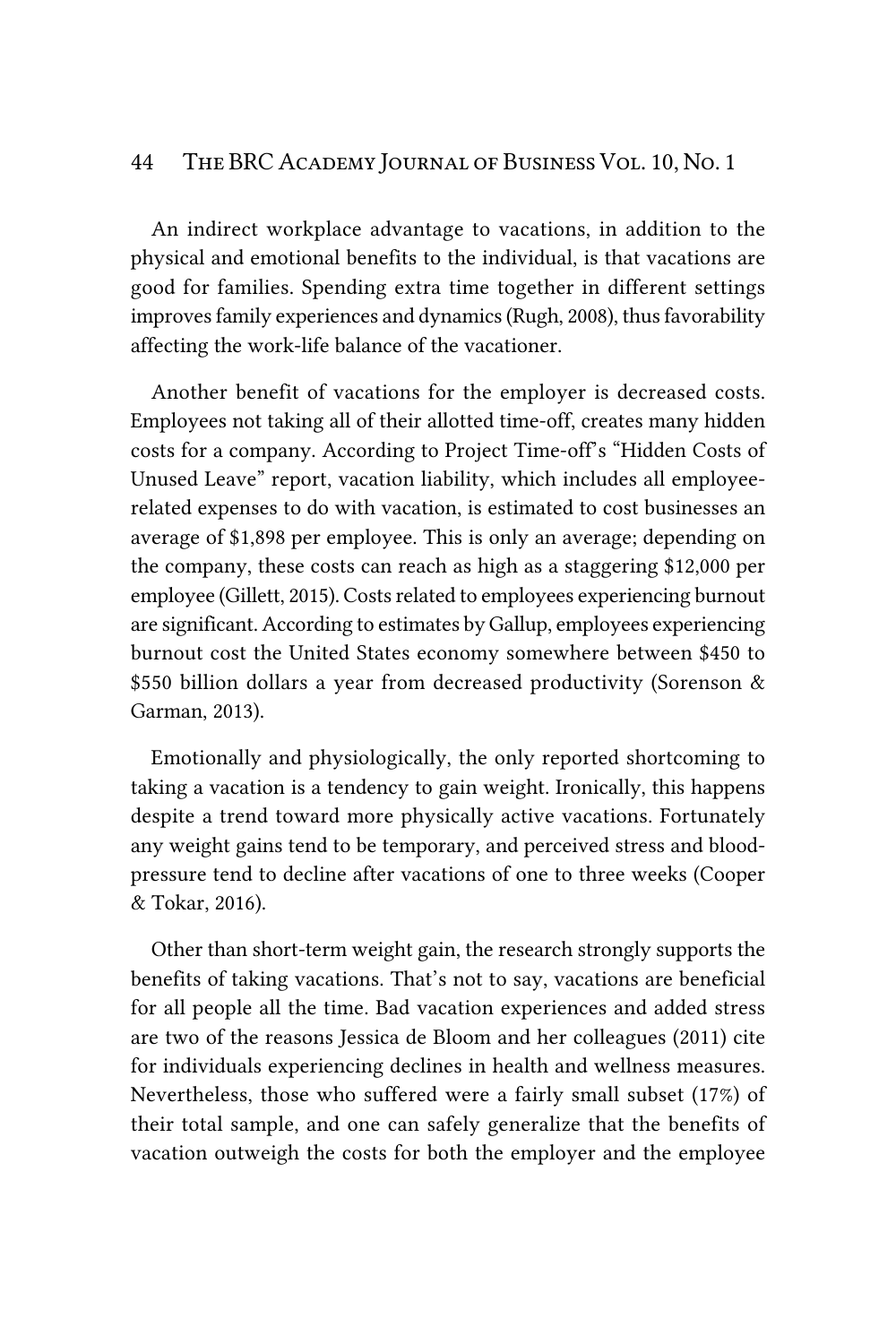when employees are allowed to take time-off. However, these benefits cannot be recognized if an employee is not taking that time-off.

# Factors Affecting Employees Taking Time-off

Employees in the United States do not always take off all of the time they are allotted. In fact, enough workers choose not to take any time-off that the United States has become known as the "No-Vacation Nation," among business journalists (Robinson, 2018). According to a 2014 study conducted by Glassdoor, the average employee who receives paid timeoff reports only using about half of their allotted time-off in a 12-month period. Fifteen percent of these employees took no time-off during this period (Glassdoor, 2014). A study conducted by the U.S. Travel Association's entitled 'Project Time-off' found similar results in their 2015 survey. They found that the average worker took 16.2 days off per year, a relatively large decrease from before the turn of the millennium, when workers averaged 20.3 days per year (Fottrell, 2016; Dickey, 2015). This effect has likely been increasing due to two outside forces: pressure from management and technological advancements.

#### Management

Employees cite a variety of reasons for not taking time-off from work, including not wanting to fall behind, being afraid they may lose their jobs, feeling that no one will be able to cover their work, and believing that not taking all of their allotted time-off will help them land a promotion in the near future (Glassdoor, 2014; Fottrell, 2016). In reasons involving managers, their fears may be justified. A 2015 survey found that nearly one-fifth of managers believed that their subordinates who used all of their allotted vacation days were less dedicated to their jobs (Dickey, 2015). Another survey conducted by the U.S. Travel Association found that 28% of managers found it difficult to approve subordinates' paid timeoff requests (Thomas, 2015). These results indicate that senior leaders at organizations may be affecting subordinates' perceptions about the effects taking time-off from work has on themselves and the organization.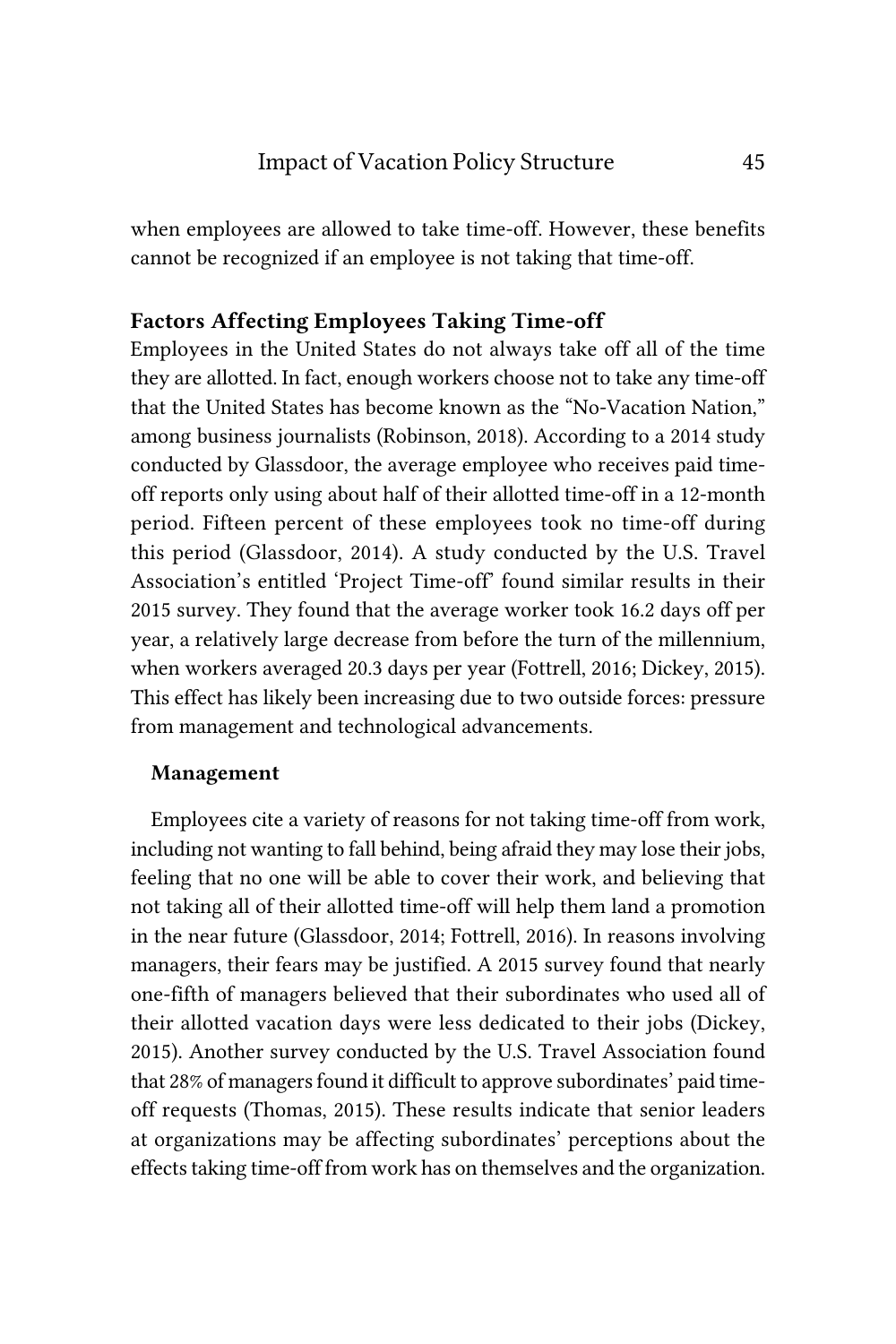Close to 80% of employees would feel inclined to take more time-off if they felt it was fully supported or encouraged by their manager (Fottrell, 2016). The connection between the amount of vacation and time-off employees are taking versus the amount they want to take indicates a cultural issue in the United States workforce. This problem should be kept in mind when analyzing the results.

#### Technology

Another potential variable that affects employees taking time-off is technology. Advancements in technology such as internet-enabled phones allow individuals to be more connected to their jobs than ever. While technology has increased our ability to connect, it has also made it more difficult to fully disconnect when needed, especially from the workplace. According to a survey by Glassdoor, more than 60% of employees have worked during at least some of their vacation/paid timeoff, with 20% being contacted by their boss and 24% being contacted by another employee (Glassdoor, 2014). Another survey conducted by Google Consumer Surveys found that only 38% of employees believe that their boss would not want them to work while they were on vacation. Specifically, 27% believe their boss would want them to remain connected and 11% would want them to actually work (Fottrell, 2015). This is due in part to management creating a company culture that discourages employees from taking time-off. If employees are not able to disconnect completely from their work while taking time-off, both they as an individual and the company will not receive the full benefits that they should when an individual takes time-off from work.

Mobile technology is a double-edged sword when it comes to vacations. On one hand, smart phones make it harder to disconnect from work, but the technology is increasingly convenient for vacation planning (Mackay & Vogt, 2012; Kirillova & Wang, 2016). People will continue to bring their smart phones on vacations; the challenge will be to manage their usage effectively.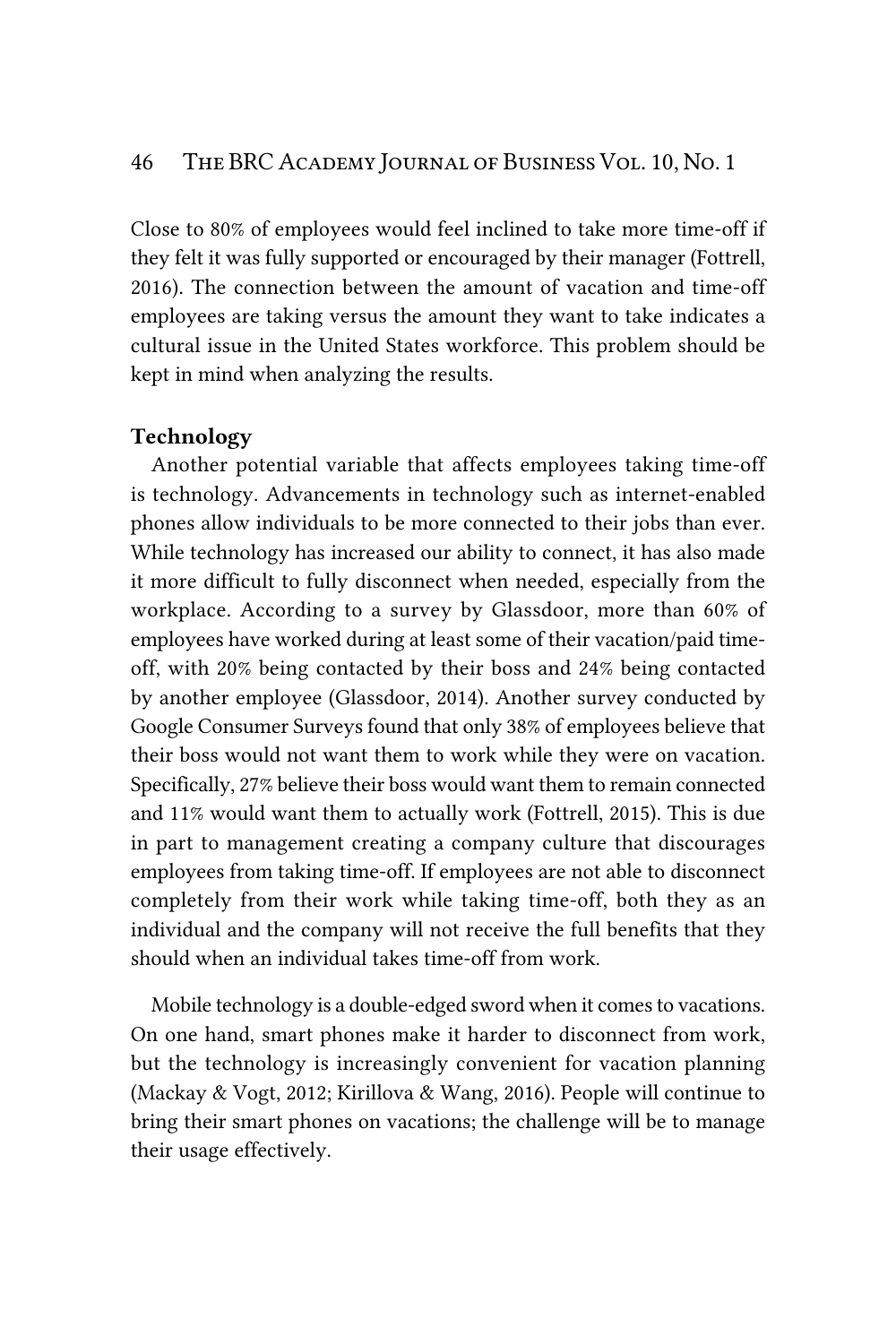Vacations are obviously a complex concept affected by many variables. Nevertheless, based on the existing literature we now introduce our research questions for this paper.

## *Exploratory Research Questions*

As previously described, traditional vacation plans and PTO bank plans are inherently different. What we do not know is whether the employees react differently to these plans, or whether firm performance differs with one plan or the other. Because PTO bank plans are newer and growing in popularity, there is an inference that they are an improvement over the older traditional plans. Yet, nowhere in the literature is there any evidence of this. One would think the flexibility afforded by the PTO bank option would be more desirable to employees, so that they would react more favorably to them over traditional plans. Again, there is no empiric evidence in the literature that supports this. In fact, there is no evidence that employee attitudes about vacation has any correlation with organizational performance. To address these concerns, we have created the following three research questions to guide the analysis.

After presenting the pros and cons of the two different vacation policies, as well as the trend of companies adopting PTO bank programs, we expect the PTO bank policy to be an improvement over the traditional vacation policy, which leads us to our first question.

Q1: Do employee satisfaction ratings of PTO bank plans exceed those of traditional vacation plans?

When employees are more satisfied with their work and with attributes associated with work such as vacation policy, their productivity should increase. Moreover, the benefits of vacation presented in the previous section correlate with greater individual productivity (less burnout, better attendance, etc.). Again, assuming that the newer and increasingly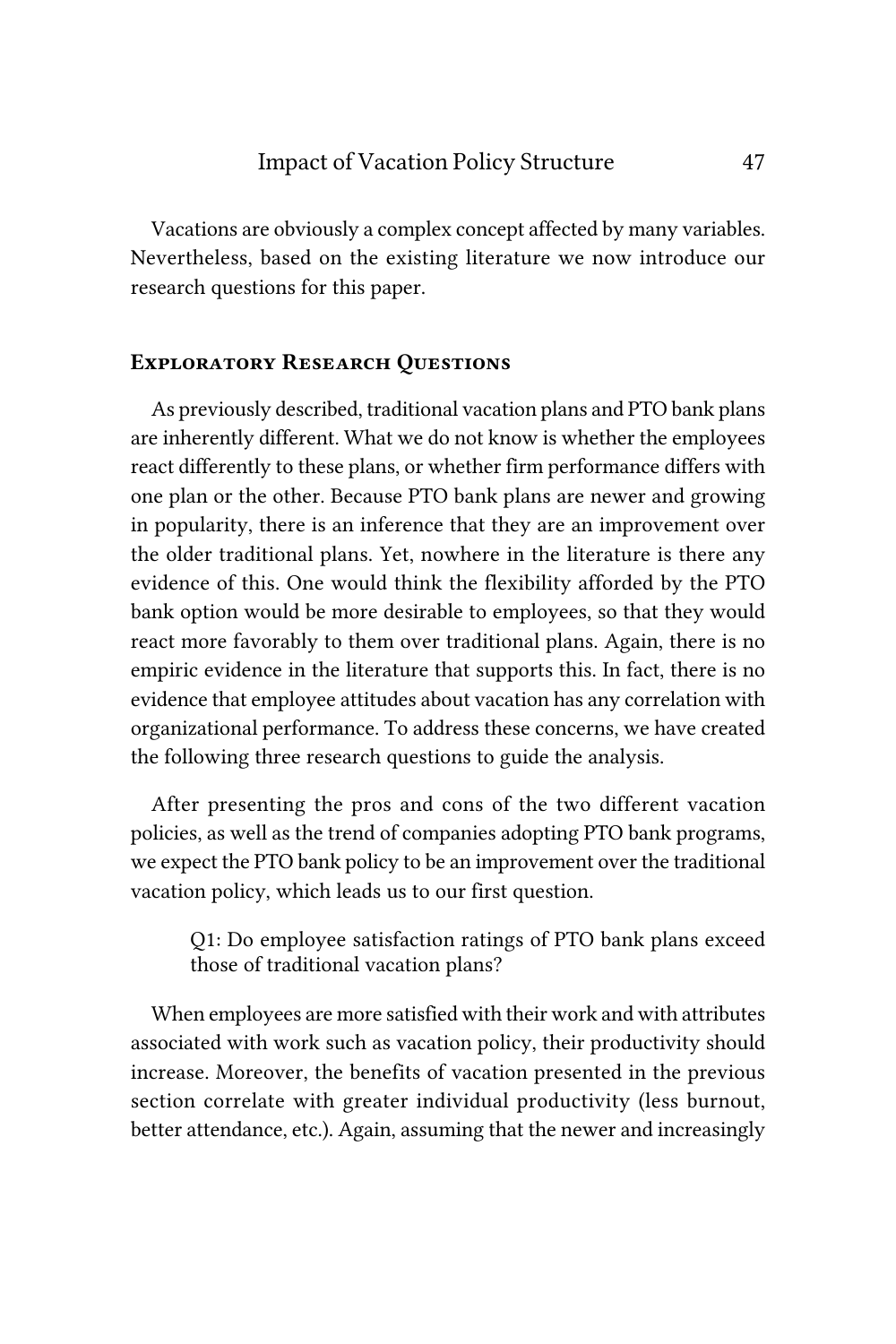popular PTO bank policy is an improvement over the traditional vacation policy, we present our second research question.

Q2: Does employee productivity of PTO bank plans exceed those of traditional vacation plans?

Assuming the data supports questions  $1 \& 2$ , we expect a collective effect presented in research question 3. This is also consistent with other research on the subject (e.g. Sorenson & Garman, 2013)

Q3: Are companies with PTO bank plans more profitable than companies with traditional vacation plans?

Regardless of which kind of plan, traditional or PTO bank, employee attitudes about their vacation plans should matter. Employees who are more satisfied with their vacation plans should be more productive at work. This will have a collective effect such that organizations whose employees are more satisfied with their vacation plans should be more profitable. This rationale is the basis for the fourth set of research questions.

Q4a: Is there a positive correlation between employee attitudes regarding vacation plans and individual performance?

Q4b: Is there a positive correlation between employee attitudes regarding vacation plans and organizational performance?

#### *Data and Methodology*

Companies examined in this study were among the top 100 companies listed in *Fortune* magazine's *Fortune 500* for 2017. The *Fortune 500*, a list that has been released every year since 1955 identifies the top 500 publicly owned U.S. companies based on revenue. In 2017, the revenue generated by these 500 companies represented over two-thirds of U.S. Gross Domestic Product (GDP), generating about \$12 trillion in revenue, \$890 billion in profit, \$19 trillion in market value (*Fortune* magazine,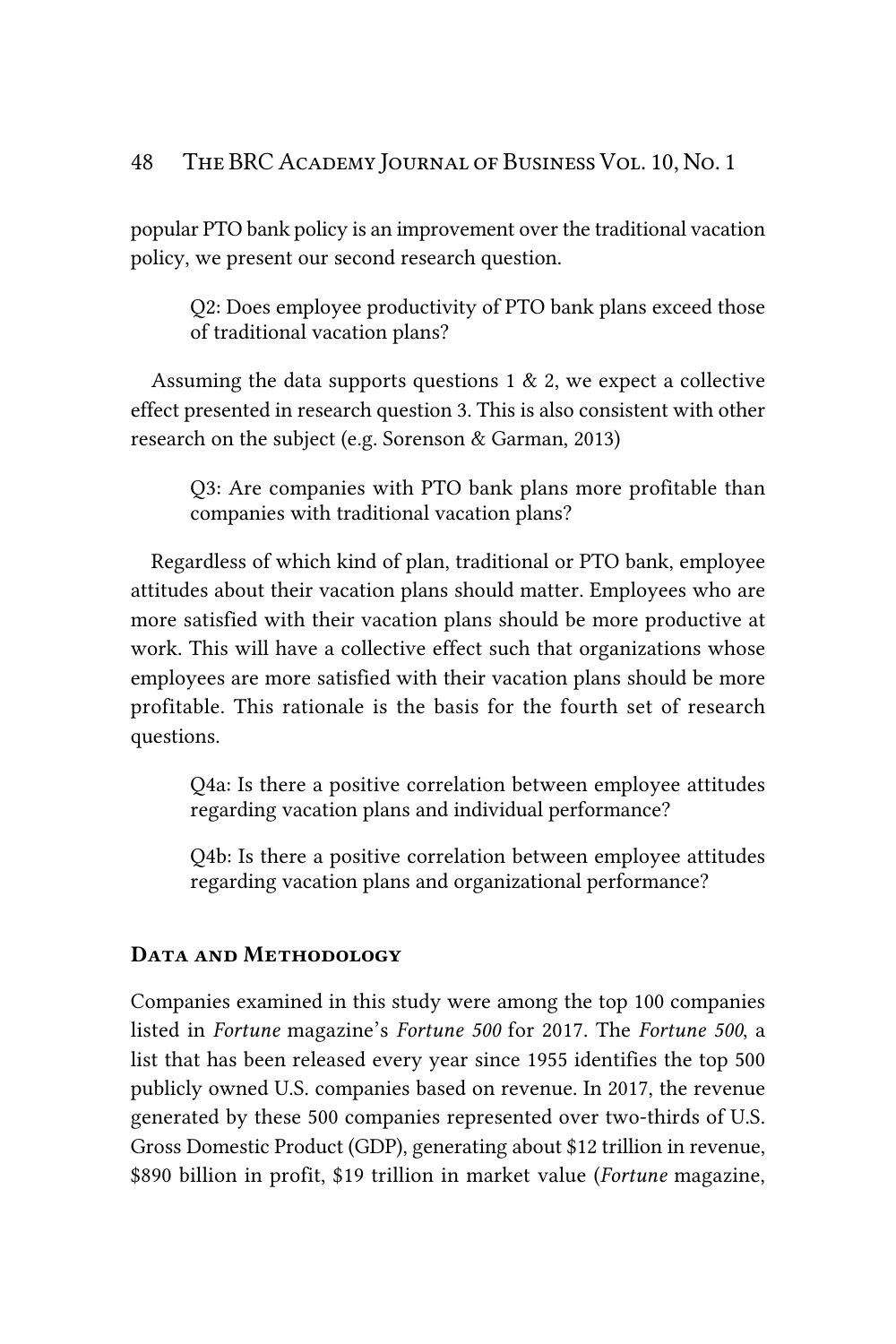2017). The top 100 companies on this list are an elite subsample of the largest companies in the country, and represent a broad range of industries. Being the largest corporations in America, these companies are well established and have the resources to provide vacation benefits to their employees. These companies and their respective rankings are listed in Appendix A.

From *Fortune*'s database, measures of each company's revenue, profit, and number of employees were compiled into a data set. *Fortune* reports the revenue for each company on their list using their fiscal year ending on or before January 31, 2017. The number represented includes consolidated subsidiaries and excludes excise taxes. Profits are represented after "taxes, extraordinary credits or charges, cumulative effects of accounting changes, and noncontrolling interests (including subsidiary preferred dividends) for each company, but before preferred dividends of the company" (*Fortune*, 2017). The 'number of employees' measure of each company is determined using the number of employees reported by each company in their annual report for their 2017 fiscal year. If a company provides a breakdown of part-time versus full-time workers, part-time workers are counted as half of an employee (*Fortune*, 2017).

Employees' favorability of their vacation policy as well as the general policy structure the company uses (traditional versus PTO bank) was determined using Glassdoor. Glassdoor is an online resource where individuals can anonymously provide reviews of their employers on variables such as salaries, benefits, and leadership. Companies can also use Glassdoor as an online recruiting portal (Glassdoor.com). One variable on Glassdoor is 'Vacation & Paid Time-off.' Each company's average rating (out of five) of the 'Vacation & Paid Time-off' category was gathered and recorded on October 16, 2017. The general policy structure used by each company was determined by analyzing comments left by employees under this section that describe the policy, and each was assigned to either 'traditional' or 'PTO bank' depending on policy structure described.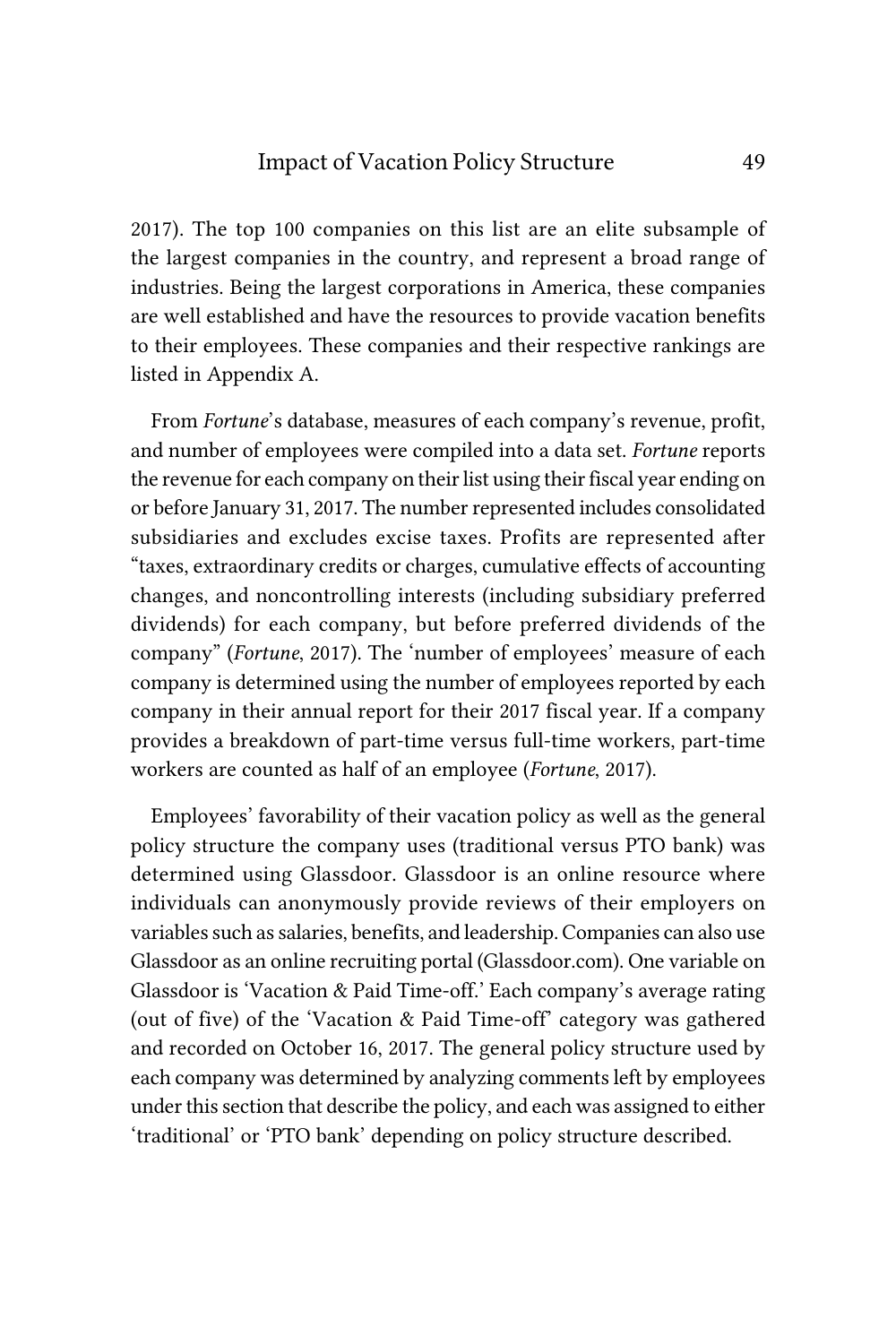From this data, measures of policy satisfaction, employee productivity, and financial success were determined. Policy satisfaction was determined using the Glassdoor 'Vacation & Time-off' category rating for each company. Employee productivity was determined by dividing company profits by the number of employees in 2017. Financial success was determined using profit generated by each company divided by annual revenue for fiscal year 2017. Six companies were excluded from calculations due to lack of information on policy ratings and/or structure. Statistical analyses were conducted from the remaining 94 companies to determine differences in policy satisfaction, employee productivity, and organizational profitability of companies that had traditional vacation policy structures versus companies that had PTO bank vacation policy structures. In addition, regression/correlation analyses were performed to see if employee productivity and organizational profitability were dependent on policy satisfaction.

#### *Results*

While researching the paper, we wondered whether there might be difference between firms using traditional plans and PTO banks; most notably, whether newer corporations were more apt to adopt the newer PTO bank vacation policy, and older, more established firms were more inclined to offer traditional vacation policies. Based on founding dates published by *Forbes*, firms with using PTO banks were slightly, albeit insignificantly, older than firms using traditional policies with average ages of 79.7 years old (PTO bank) versus 77.5 years old for firms offering traditional vacation policies ( $t = 0.199$ , Sig. = 0.843).

To ask research questions 1-3, the sample sizes of firms were:  $N = 94$ , firms using traditional vacation policy = 59, firms using PTO bank policy = 35, and the results are explained below. A summary of these statistical results are provided in Table 1.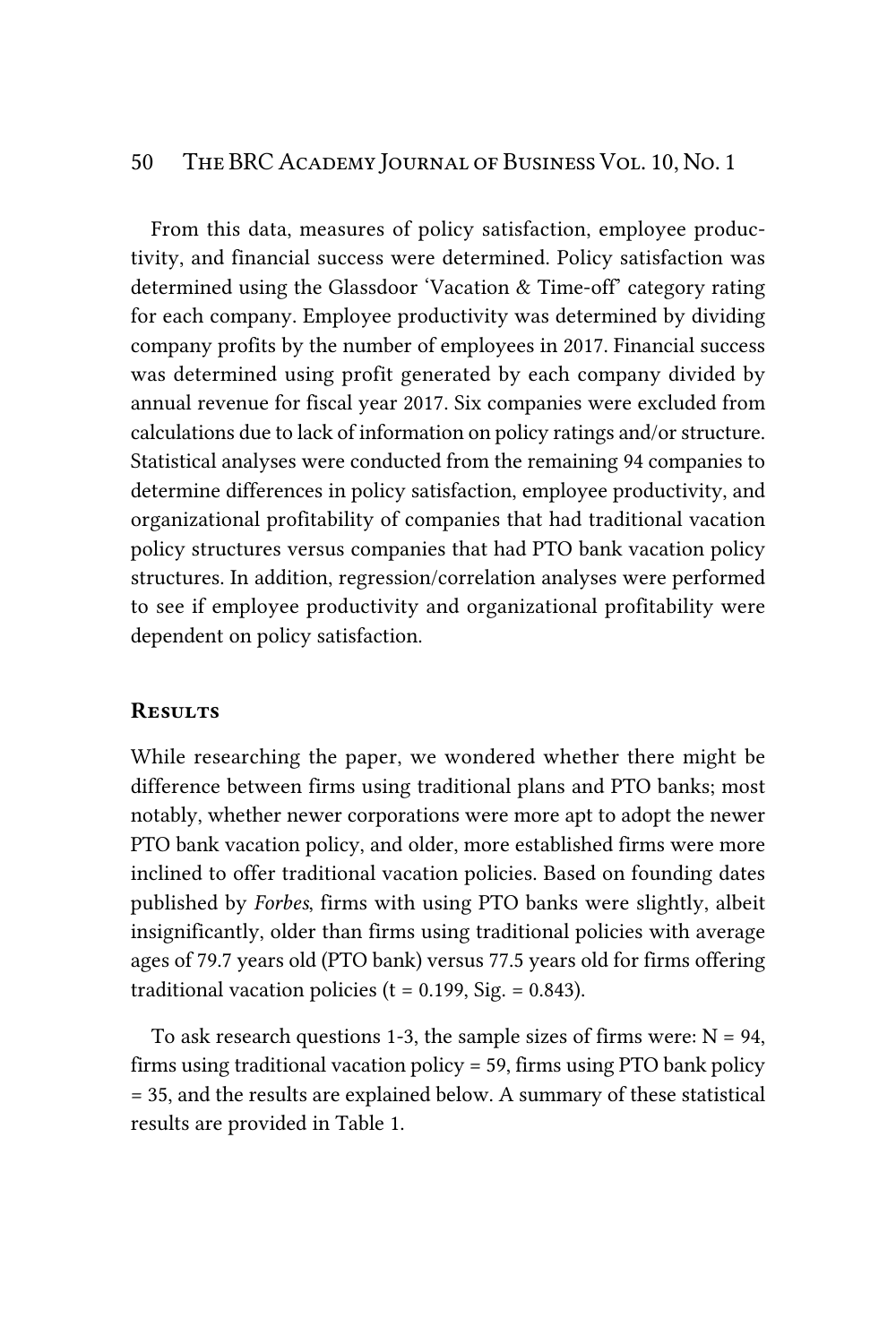#### Policy Satisfaction

Because PTA bank policies are newer than traditional plans, Research Question 1 asked whether the newer plan is an improvement such that employees with PTA bank policies will be more satisfied with these plans than employees are with traditional plans. Using an independent samples T-Test, we compared the employee ratings of the 35 companies with PTO bank plans with those of the 59 companies with traditional plans. Contrary to our assumption, we found the employee ratings for traditional plans were statistically no different from the ratings for PTO bank plans. In fact, the satisfaction scores for traditional plans were slightly (albeit insignificantly) higher. Mean vacation policy satisfaction scores were 3.8644 (out of 5) for traditional plans (SD 0.43102) while the mean for PTO bank plans was 3.8543 (SD 0.49666). The difference of the two means was insignificant ( $t = 0.104$ , Sig. = 0.917). Therefore, we found no difference in the employee satisfaction ratings of PTO bank policies to that of traditional vacation policies.

# Employee Productivity

Using the same rationale for Research Question 1, we asked whether the newer PTO bank policies would align with higher individual productivity. For this, we used Profit per Employee, or the annual profits divided by the number of employees. Profits for each employee at companies applying traditional vacations averaged \$147,260 (SD: 338,568), while the average for PTO bank companies was only  $$49,704$  (SD: 45,973) (t = 2.180, Sig. = 0.033). The data failed to positively answer Research Question 2. In fact, there was a significant difference in the opposite direction, that employees were more productive in companies with traditional vacation policies.

# Organizational Profitability

Again, making the assumption that newer is better, we asked whether corporations adopting the newer PTO bank policy would outperform those that use the traditional vacation plans. The *Fortune* list is determined by revenue, which ranged from \$485 billion (Walmart at #1) to \$27.5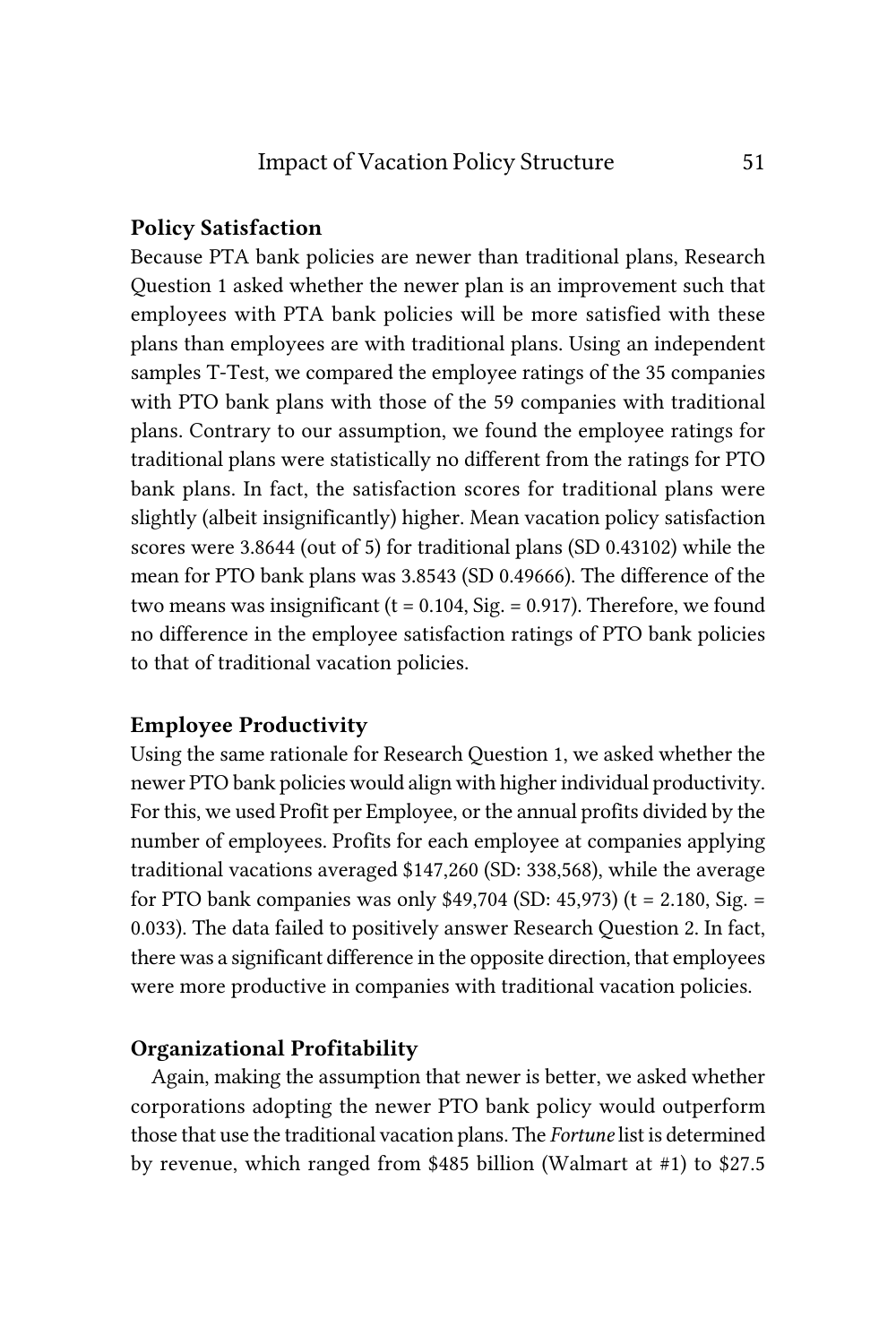billion (Capital One Financial at #100). The mean revenue for these 100 firms is \$76 billion with a standard deviation of \$62 billion. Profitability is similarly varied ranging from \$45 billion (Apple) to Dell Technologies, which lost \$1.67 billion in 2017. The average profits for the 100 companies was \$5.8 billion, with a standard deviation of \$6.9 billion. Considering the range and variance of the profits, we could not reasonably use it as a single, unstandardized variable. Instead, we standardized profitability as a proportion of revenue, a common practice in organizational research.

For the 59 firms using traditional vacation policies, profits as a proportion of revenue was 0.104 whereas the ratio for the 35 firms using PTO banks was 0.0594. In other words, firms offering traditional vacation policies were significantly more profitable than firms using PTO bank (t = 2.875, Sig. = 0.005), thus directly contradicting the rationale of Research Question 3. Table 1 offers a statistical summary for research questions 1-3 with descriptive statistics and results of T-Tests.

Research Questions 4a and 4b ask whether there are positive correlations between employee attitudes about their employers' vacation policies and performance at the individual level (4a) and organizational level (4b). These were broad questions, not distinguishing between traditional and PTO bank vacation plans, so the N was 95 for companies in the sample (one firm that had been omitted in previous analyses was included in this one). Using linear regression we analyzed the relationships to find significant and positive correlations between how employees feel about their companies' vacation policies and productivity at the individual and organizational levels. At the individual level, using Profit per Employee as the dependent variable we found a positive correlation  $(F = 3.988,$  $p = 0.049$ ,  $R^2 = 0.041$ ). At the organizational level we found a positive significant relationship as well (F = 7.022, p = 0.009,  $R^2$  = 0.070) when using profits as a proportion of revenue as the measure of organizational performance. In other words, how employees feel about their companies' vacation policies (whether traditional or PTO bank) matters. The better they feel about their plans, the more productive they were individually,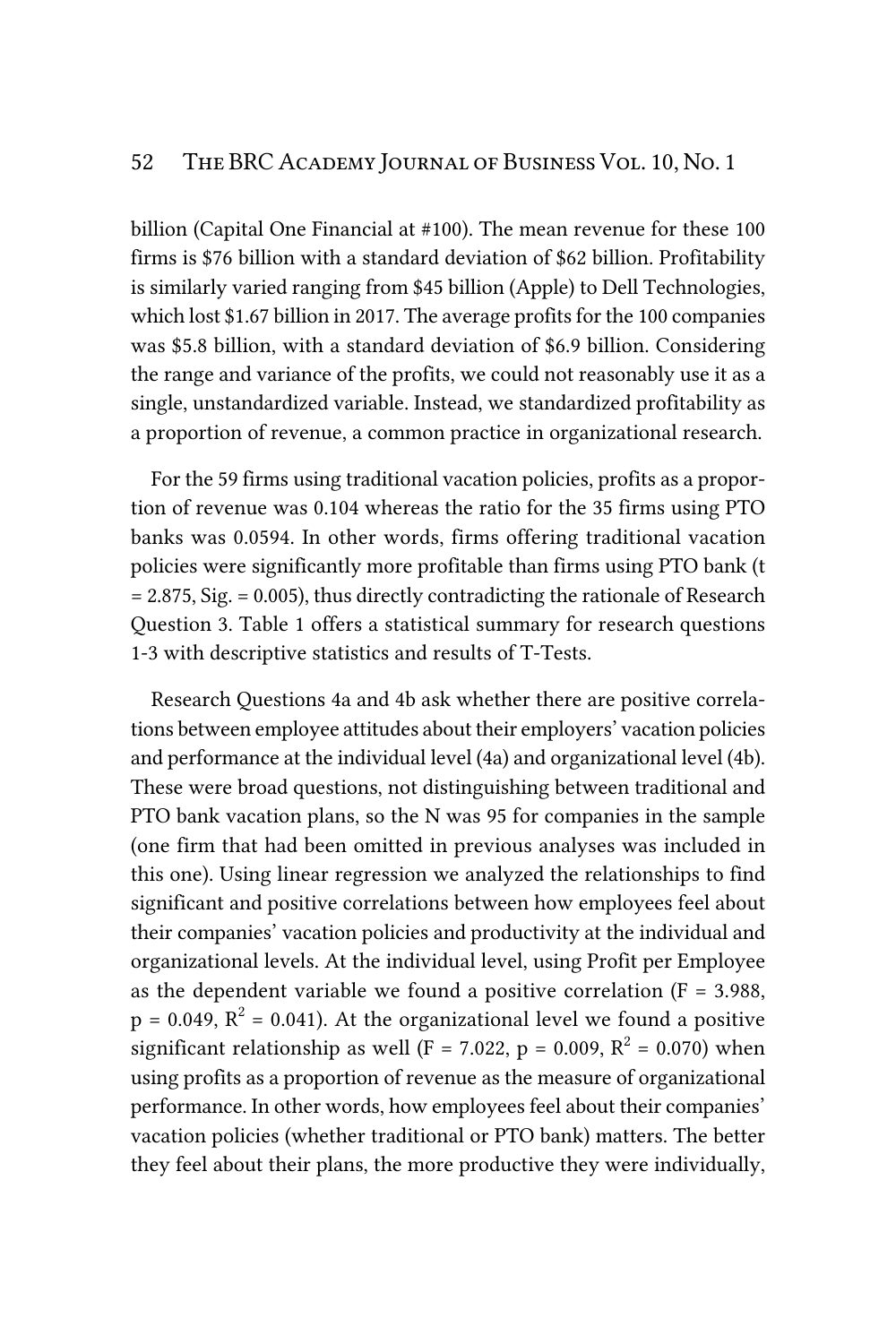and the more profitable their companies were. Admittedly, the  $R^2$ s of the analysis are all low (0.041 to 0.070) so the explanatory value of this analysis is limited. Nevertheless, the relationships are significant. A Pearson correlation matrix of the different relationships is presented in Table 2.

#### *Discussion*

The results from this study fail to support the first, second, and third research questions, which asked: (1) Do employee satisfaction ratings of PTO bank plans exceed those of traditional vacation plans?; (2) Does employee productivity of PTO bank plans exceed those of traditional vacation plans?; and (3) Are companies with PTO bank plans more profitable than companies with traditional vacation plans? This research found no significant difference in employee satisfaction levels of the two vacation policies; employee productivity was greater in firms with traditional policies; and firms with traditional vacation policies were, in fact, significantly more profitable. The fourth research questions, which asked whether there is a significant positive relationship among policy satisfaction, employee productivity, and organizational profitability were answered affirmatively.

The findings related to policy satisfaction appear to contradict commonly held beliefs about policy preference. Based on survey results from WorldAtWork, one would assume that employees would prefer a PTO bank vacation policy structure due to the increased level of flexibility this type of policy structure provides (WorldAtWork, 2016). The lack of difference can be due to a number of factors. The measure of an individual's policy satisfaction may be affected for reasons other than whether it was a traditional or PTO bank policy. Employees who rated the category 'Vacation & Paid Time-off' on Glassdoor unfavorably may have done so due to management's enforcement of the company's vacation policies versus the policies themselves. For example, individuals may fear repercussions by management if they take all of their time-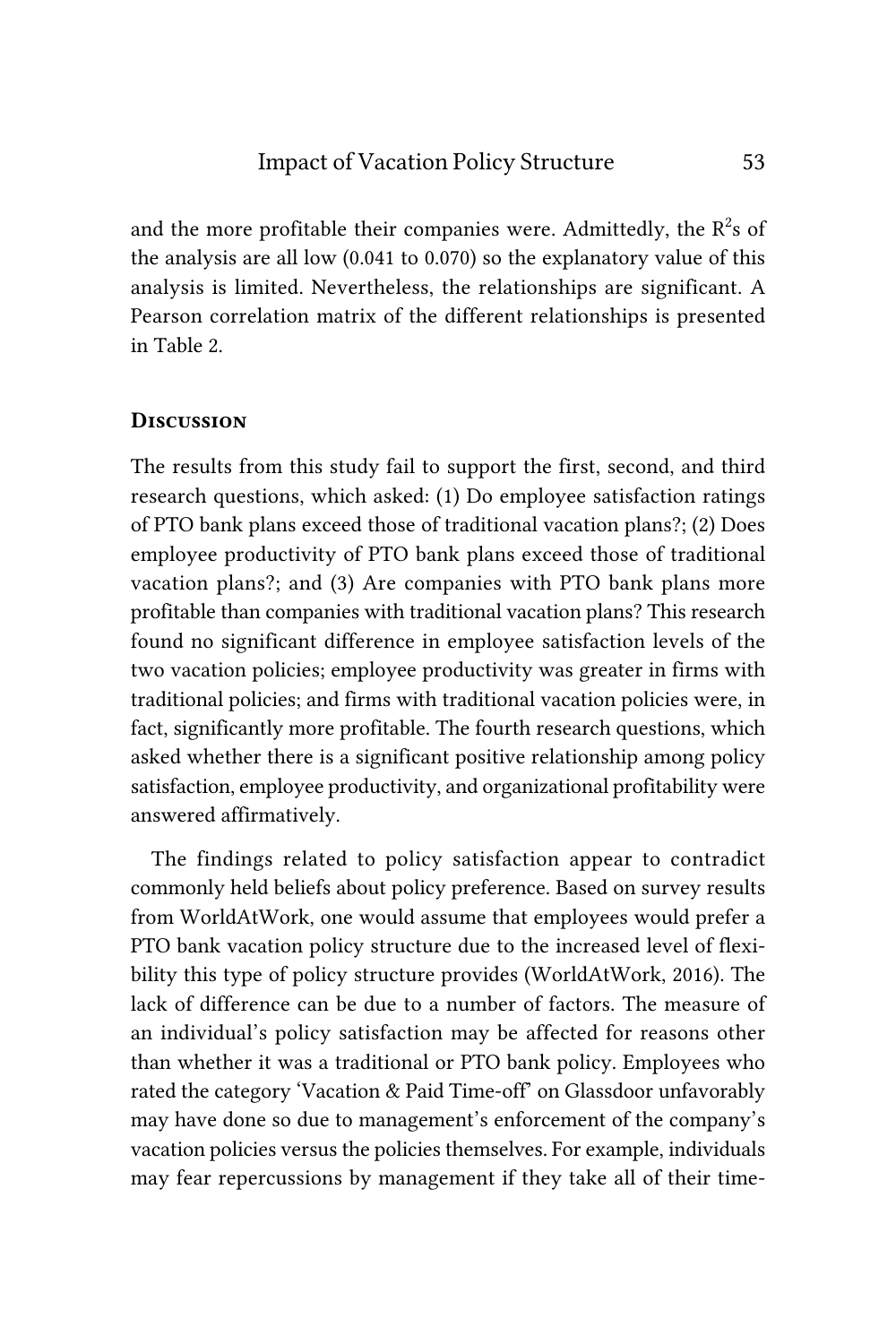off, which has been found to occur by multiple studies (Dickey, 2015; Thomas, 2015). Therefore, the measure of policy satisfaction may not necessarily reflect the policy itself.

Additionally, one should consider potential biases regarding Glassdoor, which provides reviews of companies from current and former employees. According to Software Advice, the top reason individuals visit Glassdoor is because they are looking for a new job, something better than their current one (Westfall, 2017). Individuals rating their employers and their policies (vacation or otherwise) on Glassdoor are likely more critical than a random employee. Just as Glassdoor participants are not random, neither is the sample of companies in this study. The top 100 firms listed in *Fortunate* magazine's list, are the largest and most established corporations in the nation. They have greater resources to offer attractive time-off policies than those of smaller firms.

Results relating to individual performance and organizational profitability failed to support research questions 2 and 3. While some existing research (Sorenson & Garman, 2013) predicts PTO bank companies should be more profitable than traditional vacation companies, our findings failed to support this. Nevertheless, our findings were internally consistent in that we found individual productivity is greater in traditional policy companies, and profitability was greater for those firms as well.

Findings related to the relationship between policy satisfaction, employee productivity, and financial success provide some support for benefits of a thoughtful and satisfying vacation policy. It is likely that companies with higher vacation policy ratings on Glassdoor have a mixture of management's support for taking time-off work and a reasonable number of days offered. Support from management in taking those days off would lead to a greater number of those days off taken, leading to employees choosing to use a larger percentage of vacation and paid time-off days offered to them, resulting in fewer incidences of burnout. Because burnout decreases an individual's productivity, having fewer employees reaching the point of burnout would mean the company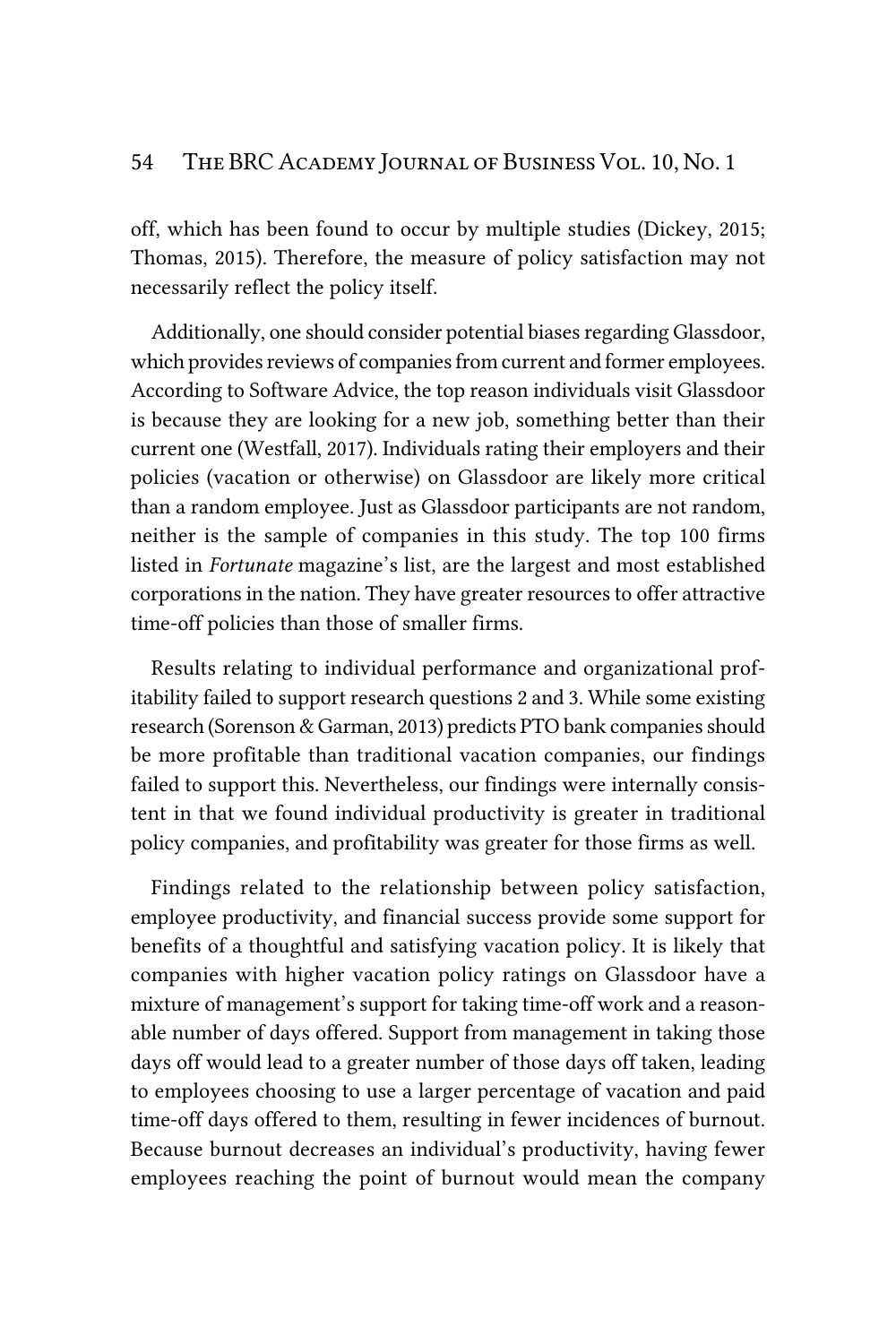would experience greater productivity and profitability (Sorenson & Garman, 2013).

# *Implications for Future Research*

The findings of this exploratory project warrant future research in the area of vacation policy. Subsequent studies could consider the demographics of the workforce. Our data did not distinguish attributes such as gender, age, tenure, organizational status, etc. It is plausible that women might prefer the more flexible PTO bank policy since women still have greater familial obligations than men (Parker, 2015). Also, there is evidence that millennials' vacation habits are not the same as previous generations' (Alton, 2017; Loman, 2017) so studying age could prove fruitful. Along with age and gender, previous research (Weeden et al., 2016) has identified particular vacation habits based on sexual preference. Distinguishing demographic variables such as these will shed more light on the effectiveness of vacation policy on different types of workers.

Still other variables would enrich future research on vacation policy satisfaction and productivity. Since many workers do not use all their vacation time, it would be interesting to factor in the proportion of time used as a variable as it relates to managerial attitudes toward time-off (Glassdoor 2014, Dickey 2015, and Fottrell 2016). Additionally, organizational level data such as turnover, non-vacation absenteeism, and workplace accidents could be a proxy for burnout (Brewer & Shapard, 2004) and researchers can better gauge the relationship between burnout and vacations.

Perhaps the most important variable missing from this research was the *amount* of vacation time employees received. Unfortunately, this information was not available from our sources. We have a fairly good measure of employee satisfaction with their vacation policy (traditional or PTO bank), but we do not know how many paid vacation days they get or the length of their vacations (Grigolon et al., 2014). Common sense tells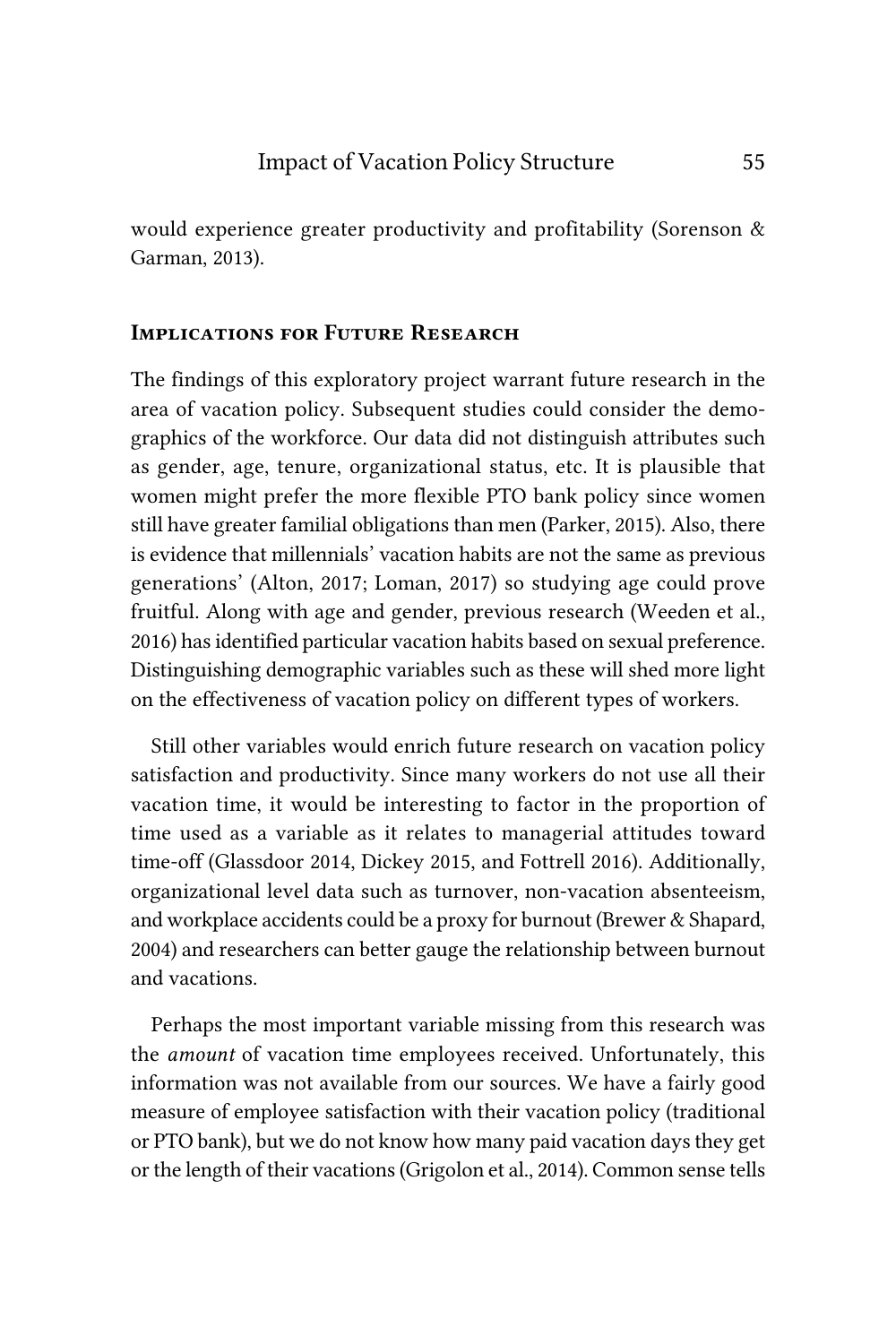us that someone earning three weeks of vacation time would be more satisfied than someone only earning one week, regardless of policy type.

Subsequent research would benefit from a larger sample of companies representing organizations of different sizes, and industries. This research sample consists of with 100 corporations from different corporations, but they are not random. These are the largest, most successful companies in the country with the most resources for benefits such as vacation. With a greater sample of companies, researchers can perform analyses across industries or even sectors. For example, it seems reasonable to predict the health care sector would have vacation policies specific to the 24/7 nature of the industry. A larger sample of firms would also allow for greater analysis of organizational variables beyond revenue and profitability.

## *Choosing a Vacation Policy Type*

The research in this paper focused on individual satisfaction and productivity, with profitability being the only organizational level variable. This is consistent with the literature on vacations, which overwhelmingly relies on individual level variables such as satisfaction, burnout, etc. A logical direction for future research would be at the organizational level to determine which kinds of organizations, or what organizational conditions would determine whether to adopt a traditional vacation policy or a PTO bank.

Conceptually, "time-off" differs greatly between the two plans. In traditional plans, any time-off is specifically categorized as either vacation, sick, etc., whereas in PTO banks any reason for being away from work is clustered in a single category, "time-off" (WorldAtWork, 2016). In a traditional-plan organization, each type of time-off is treated differently. Sickness can happen any time, so those absences are spontaneous often times with little or no warning to the organization. By comparison, vacations are normally planned in advance, often dependent upon managerial approval. The organization might not have control when an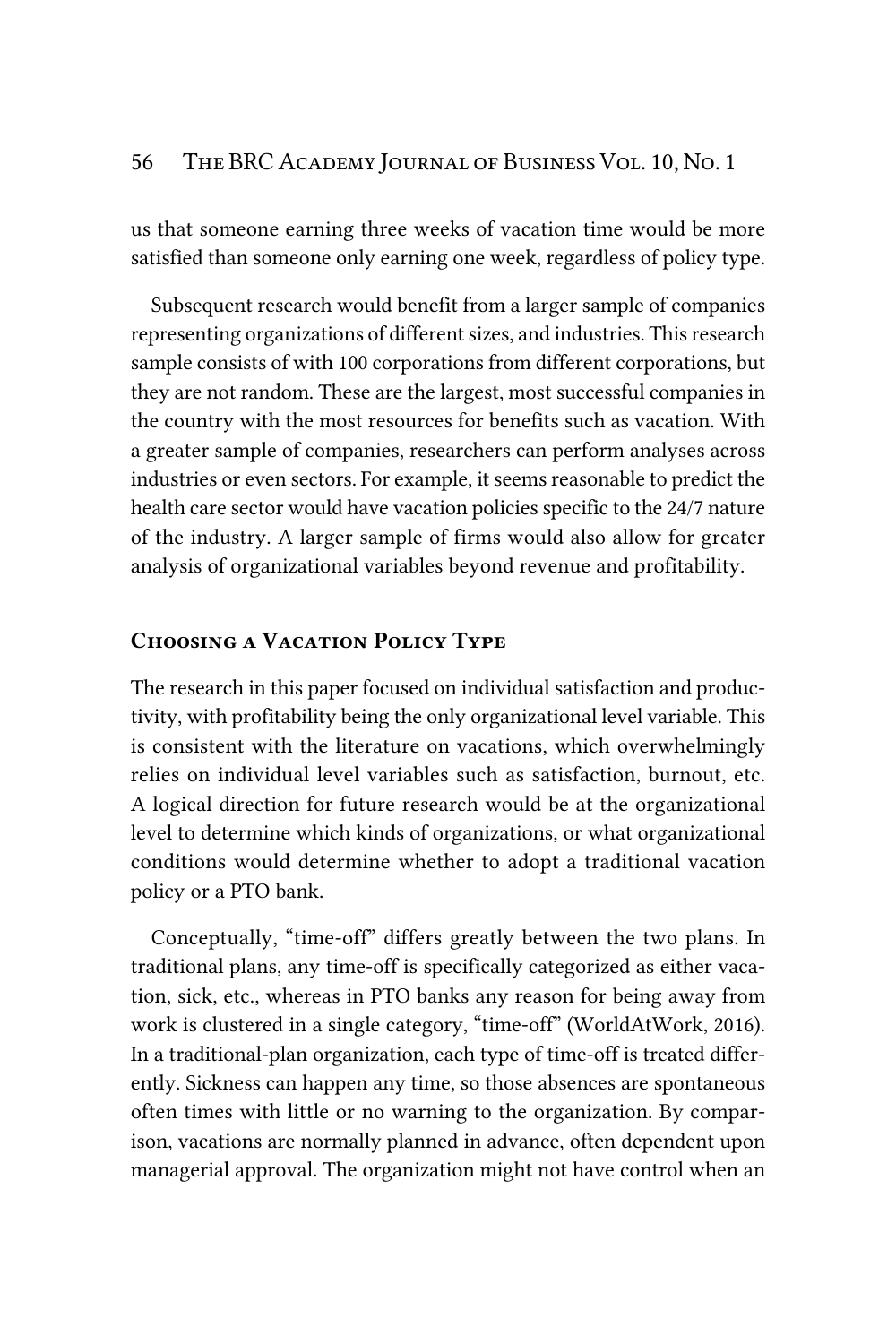# Impact of Vacation Policy Structure 57

employee takes their sick time, but they have discretion how and when they take vacation time. In PTO bank organizations where all absences are treated the same, there would be less structure or organizational discretion when a worker takes time-off. Sick time is treated the same as vacation time, therefore the company has less control when its employees take vacations than it would in a traditional plan organization.

Firms that need higher levels of control when employees take vacations should be more inclined to prefer a traditional plan. Companies with high seasonal demand would fall in this category. An accounting firm, for example, would not want its accountants to take vacations during the tax season, or a retailer would expect its sales force to be present during the holiday shopping rush. On the other hand, a company with steadier seasonal demands would be able to absorb workers taking timeoff throughout the year and might prefer the ease of the PTO bank policy.

Other than seasonality, employee skillsets might influence which organizations adopt traditional plans over PTO banks. Organizations in which the individuals' skills are so highly specialized that only a small number of employees can do specific tasks would want greater control over employee time-off than in organizations in which the skill levels are more general. For instance: a small hospital with only a few cardiologists would want to control when their cardiologists take vacations to make certain the hospital has adequate coverage in that area. Workers with less specific skillsets are more flexible and can more easily cover for each other during times of absence.

Employee characteristics may also determine which plan a company adopts. As mentioned previously, a worker with heavy family obligations may prefer the flexibility of a PTO bank policy. Therefore, a parent (most typically a mother) with young children would prefer a PTO policy over a traditional policy (Parker, 2015). Young adults (Millennials) who are not tied-down with familial obligations might appreciate the flexibility of PTO bank policies as they tend to take shorter, and more frequent vacations than other generations (Loman, 2017). They would appreciate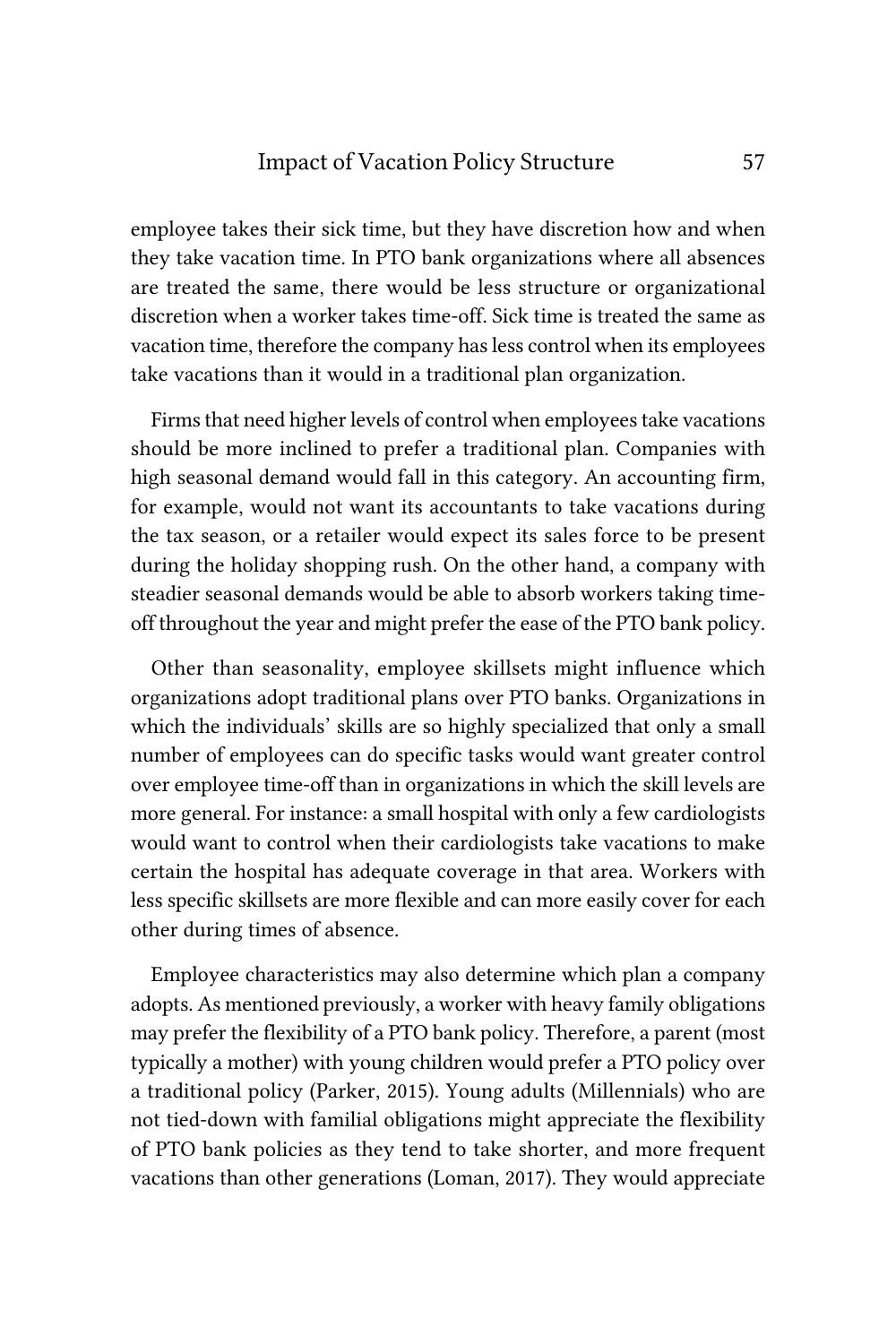the freedom to take a few days off without requiring organizational permission.

Here we can only speculate, but below are some conditions predicting which type is preferable. Future research could determine whether these organizational factors predict which policy a company adopts.

# Conditions favoring traditional vacation policies:

- Companies in highly seasonal industries
- Companies in which coverage of highly skilled workers is necessary

# Conditions favoring PTO bank policies

- Companies with stable seasonal demand
- Companies in which workers can readily cover for coworkers
- Companies hiring employees with high familial obligations
- Companies hiring a high concentration of millennial workers

Conceivably, a single organization could offer multiple vacation policies to its employees. In the previous hospital scenario, while it would make sense the hospital would want a traditional vacation policy for highly trained specialists such as cardiologists, it might allow more generally skilled nurses to use PTO banks. Or, the administrative support functions of a company may be less affected by seasonal demands than the sales and operations functions, so they might allow administrative workers have PTO bank policies, while the sales or operations functions have traditional vacation policies. Future research would assist human resource practitioners in determining which kinds of companies and which kinds of employees would most benefit from the different types of vacation policies.

# *Conclusion*

This exploratory research project started with the simple question, "Which is the better vacation policy, traditional or the newer PTO bank?"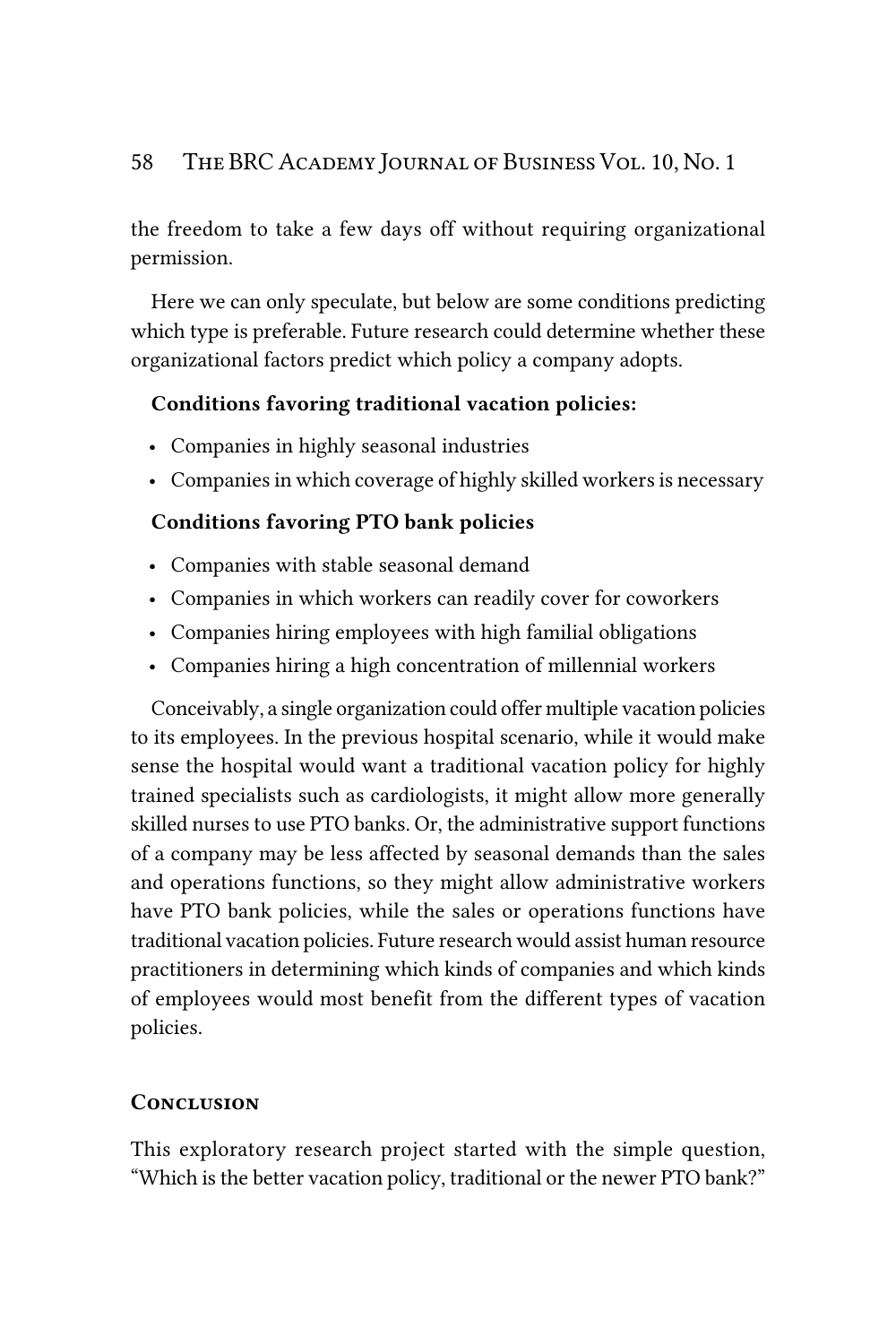Contrary to the trend in which companies are moving to PTO bank policies, we found among our sample of the 100 largest companies in the country that the majority are still using traditional vacation policies. Employee satisfaction between the two policies was not significantly different. However, in terms of performance, traditional vacation policies get the edge, both at the individual and organizational level.

Perhaps the greatest take-away is that vacations matter to employees, and should matter greatly to employers. Employee satisfaction with their employers' vacation policy (either traditional or PTO bank) was positively related to individual performance and organizational profitability. Therefore, it behooves companies to be very thoughtful and strategic when determining their vacation policies. A company that offers a vacation policy that its workforce appreciates – and uses - will be more likely to have more productive employees and greater financial profitability.

#### *References*

- Achor, S. (2014, November 02). When a Vacation Reduces Stress And When It Doesn't. Retrieved from https://hbr.org/2014/02/when-avacation-reduces-stress-and-when-it-doesnt.
- Ain, A. (2017) The CEO of Kronos on Launching an Unlimited Vacation Policy. Harvard Business Review, 95(6), 37-42.
- Alton, L. (2017, December 29). Why Millennials Are Taking Fewer Vacations (And Why They Should Take More). Forbes. Retrieved August 2, 2019 from: https://www.forbes.com/sites/larryalton/2017 /12/29/why-millennials-are-taking-fewer-vacations-and-why-theyshould-take-more/#1a572fd12b6c.
- Brewer, E. W., & Shapard, L. (2004). Employee Burnout: A Meta-Analysis of the Relationship Between Age or Years of Experience. *Human Resource Development Review, 3*(2), 102-123.
- Chew, J. (2016, March 10). Why Unlimited Vacation May Sound Better Than It Really Is. Retrieved from http://fortune.com/2016/03/10/bestcompanies-unlimited-vacation/.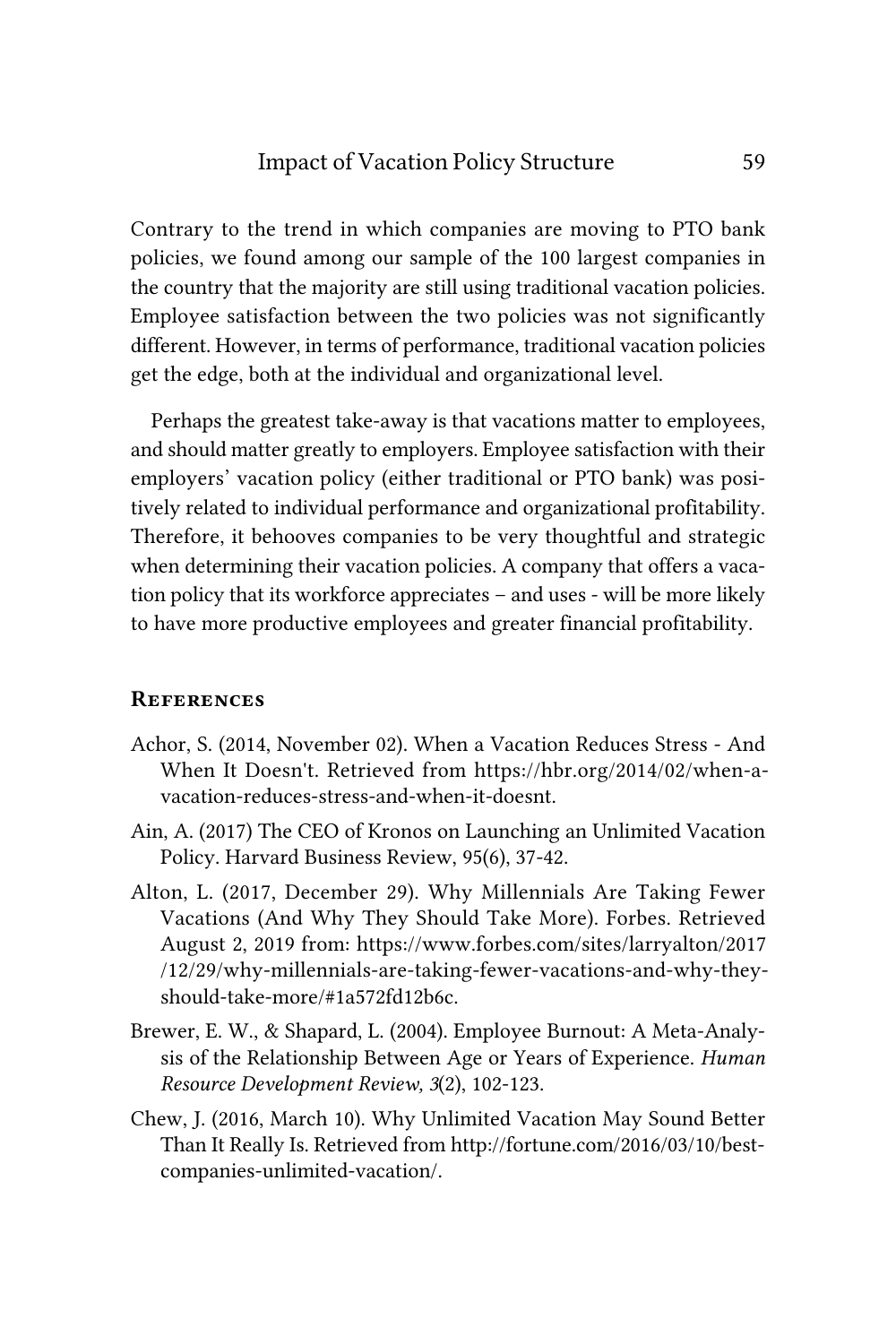- Christensen, N. (2015, November 2). We Offered Unlimited Vacation For One Year. Here's What We Learned. Retrieved from https://www. fastcompany.com/3052926/we-offered-unlimited-vacation-for-oneyear-heres-what-we-learned.
- Cooper, J. & Tokar, T. (2016). A Prospective Study on Vacation Weight Gain in Adults. *Physiology & Behavior*, 156, March, 43-47.
- de Bloom, Geurts, S., Sonnentag, S., Taris, T., de Weerth, C., & Kompier, M. (2011). How Does a Vacation from Work Affect Employee Health and Well-Being? *Psychology & Health*, 12, 1606-1622.
- de Bloom, J., Ritter, S., Kühnel, J., Reinders, J. & Geurts, S. (2014). Vacation from Work: A Ticket to Creativity? *Tourism Management*, 44, 164-171.
- Dickey, J. (2015, June 1). Save Our Vacation. *Time*, *185*(20), 46-49.
- Etzion, D. (2003). Annual Vacation: Duration of Relief from Job Stressors and Burnout 1. *Anxiety, Stress & Coping, 16*(2), 213-226. doi:10.1080/10615800301272.
- *Fortune*. (2017). Fortune 500 Companies 2017: Who Made the List. Retrieved from http://fortune.com/fortune500/list/.
- Fottrell, Q. (2015, August 14). Summer Fridays are dead in the water. Retrieved from https://www.marketwatch.com/story/summerfridays-are-dead-in-the-water-2015-06-09.
- Fottrell, Q. (2016, June 19). 55 percent of American workers don't take all their paid vacation. Retrieved from https://www.marketwatch.com/ story/55-of-american-workers-dont-take-all-their-paid-vacation-20 16-06-15.
- Gillett, R. (2015, October 13). 3 reasons companies like LinkedIn, Virgin, and Netflix are giving their employees 'unlimited' vacation. Retrieved from https://www.businessinsider.com.au/reasons-companies-offerunlimited-vacation-policies-2015-10.
- Glassdoor. (2014, April 3). Glassdoor Survey Reveals Average American Employee Only Takes Half of Earned Vacation/Paid Time-off; 61 Percent Report Working on Vacation. Retrieved from https://www.glassdoor.com/press/glassdoor-survey-reveals-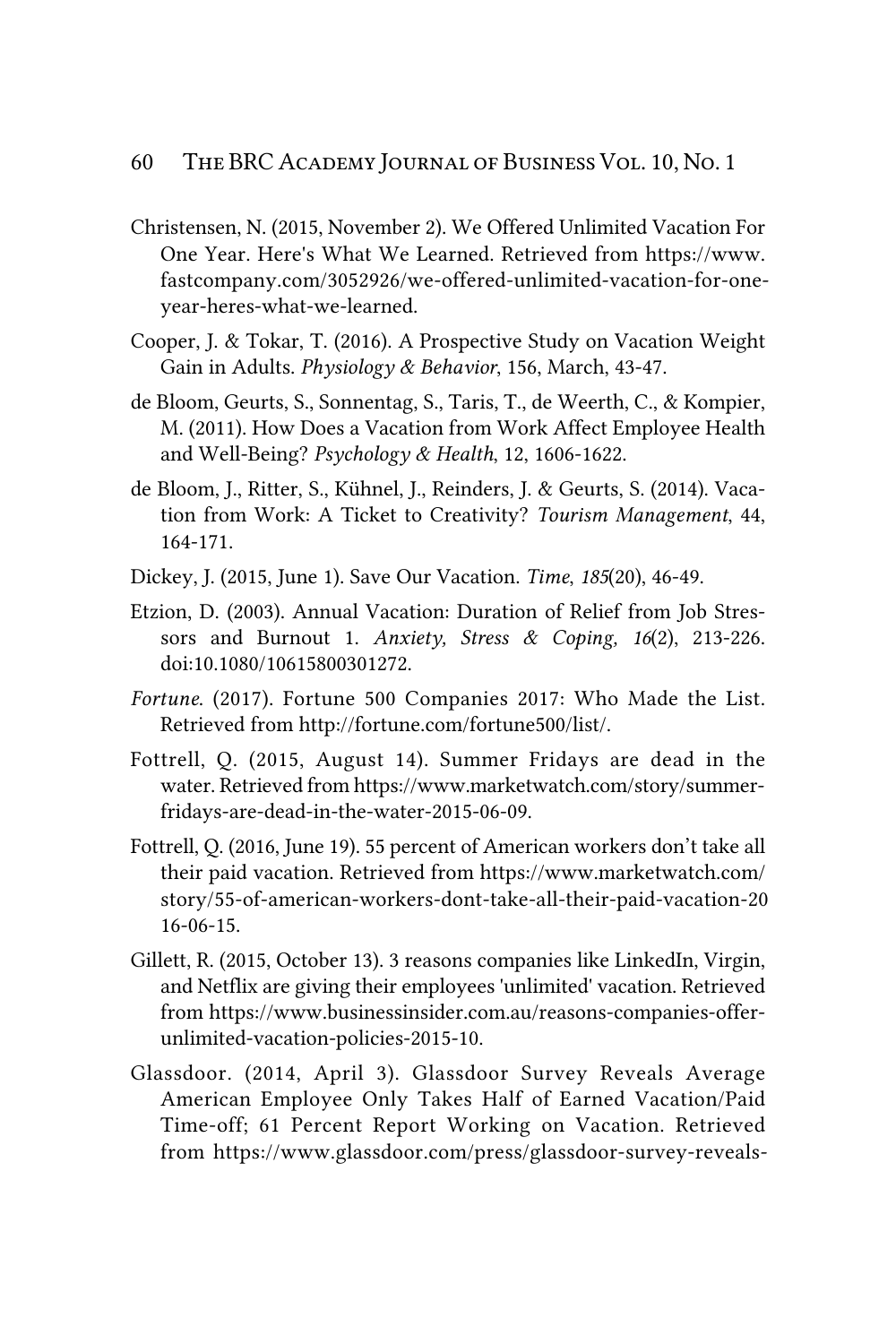average-american-employee-takes-earned-vacationpaid-time-61 report-working-vacation/.

- Glassdoor. (n.d.). Glassdoor Job Search | Find the job that fits your life. Retrieved October 16, 2017, from https://www.glassdoor.com/index. htm.
- Grigolon, A., Borgers, A., Kemperman, Al., and Timmermans, H. (2014) Vacation Length Choice: A Dynamic Mixed Multinomial Logit Model. *Tourism Management*, 41, 158-167.
- "How Long" (1910, July 31) How Long Should a Man's Vacation Be. *The New York Times*, p. 41.
- IFEBP. (2017). *Paid Leave in the Workplace: 2017 Survey Results* (p. 1, Rep.). International Foundation of Employee Benefit Plans.
- Kirillova, K, and Wang, D. (2016) Smartphone (dis)connectedness and vacation recovery. *Annals of Tourism Research*, 61, 157-169.
- Kühnel, J, and Sonnentag, S. (2011) How Long Do You Benefit from Vacation? A Closer Look a the Fade-Out of Vacation Effects. *Journal of Organizational Behavior*, 32(2) 125-142.
- Lounsbury, J.W. & Hoopes, L.L. (1986) A Vacation From Work: Changes in Work and Nonwork Outcomes. *Journal of Applied Psychology*, 71(3), 392-401.
- Lowman, S. (2015) This is How Millennial vacation Habits Compare to Other Generations. Thrive Global. Retrieved: https://thriveglobal.com/ stories/this-is-how-millennial-vacation-habits-compare-to-othergenerations/.
- Mackay, K. and Vogt, C. (2012) Information Technology in Everyday and Vacation Contexts. *Annals of Tourism Research*, 39(3) 1380-1401.
- Martin, J., and Adkins, E., (2013) Tax Treatment When Employees Surrender Paid Time-off to Benefit Others, *The Tax Advisor*. Retrieved https://www.thetaxadviser.com/issues/2013/feb/clinic-story-06.html.
- Maye, A (2019) "No-Vacation Nation, Revised" Center for Economic and Policy Research http://cepr.net/images/stories/reports/no-vacationnation-2019-05.pdf.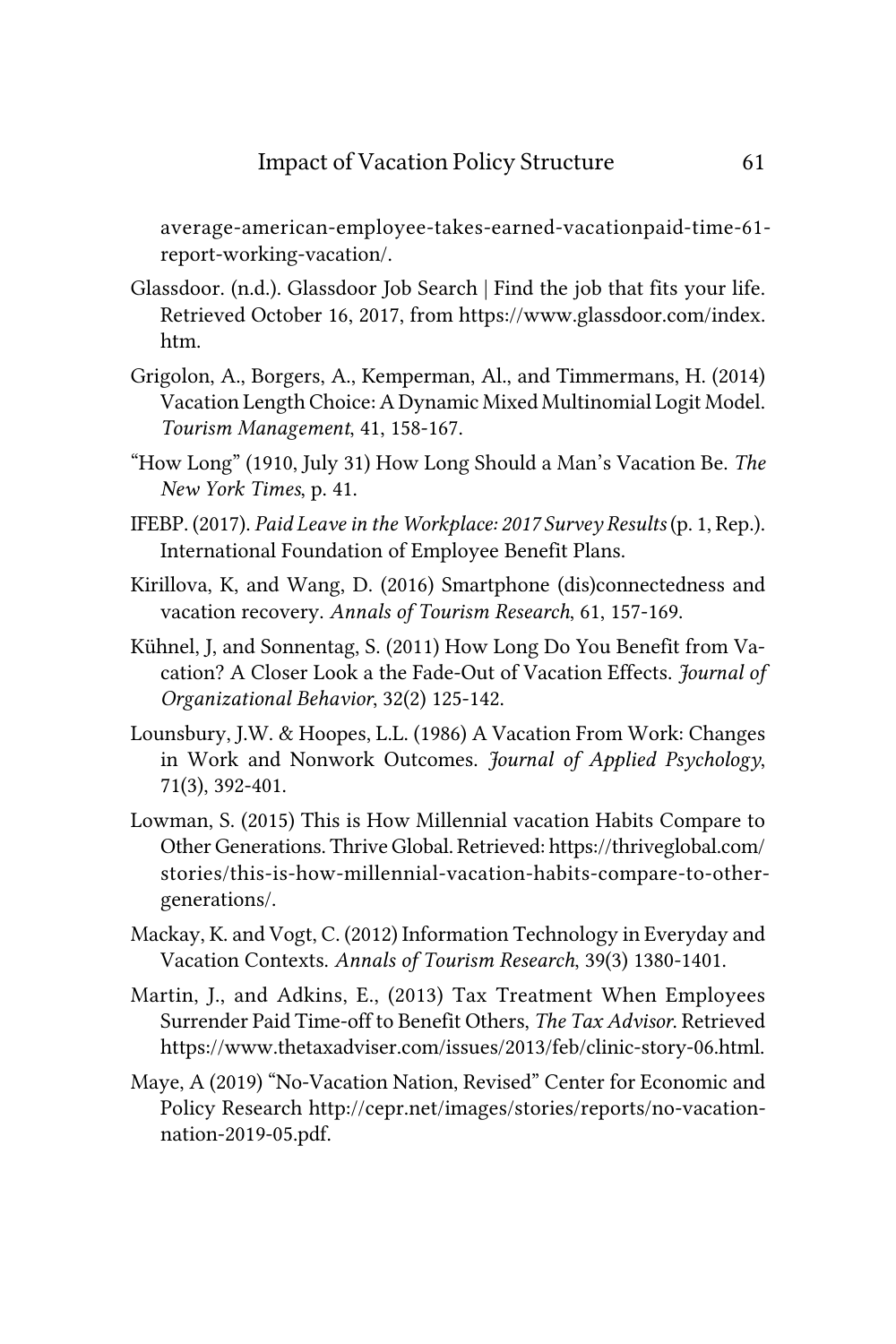- National Association of College and Employers (2017) New Grads Define Good Benefits Package. Retrieved from https://www.naceweb.org/ talent-acquisition/student-attitudes/new-grads-define-good-benefitspackage/.
- Parker, K. (2015). Despite progress, women still bear heavier load than men in balancing work and family. Pew Research Center. Retrieved August 2, 2019 from: https://www.pewresearch.org/fact-tank/201 5/03/10/women-still-bear-heavier-load-than-men-balancing-workfamily/.
- Robinson, M. (2018, May 30). No vacation nation? CIO. Retrieved from https://www.cio.com/article/3276338/no-vacation-nation.html.
- Rugh, S. (2008) Are We There Yet? The Golden Age of Family Vacations. Lawrence: University Press of Kansas.
- Society for Human Resource Management (2017). Employers are Banking on Paid Time-off. Retrieved from https://www.shrm.org/ resourcesandtools/hr-topics/benefits/pages/banking-on-paid-timeoff.aspx.
- Sorenson, S., & Garman, K. (2013, June 11). How to Tackle U.S. Employees' Stagnating Engagement. Retrieved from http://news.gallup.com/ businessjournal/162953/tackle-employees-stagnating-engagement. aspx.
- Smith, C. (2018, March 31). 32 Interesting Glassdoor Statistics and Facts. Retrieved from https://expandedramblings.com/index.php/numbers-15-interesting-glassdoor-statistics/.
- Thomas, M. (2015, June 26). Vacation Policy in Corporate America Is Broken. Retrieved from https://hbr.org/2015/06/vacation-policy-incorporate-america-is-broken.
- U.S. Department of Labor (n.d.) https://www.dol.gov/general/topic/ benefits-leave/vacation\_leave.
- Warford, M. (2014, August). Does Paid Time-off Pay Off? *Workforce*, 27-48.